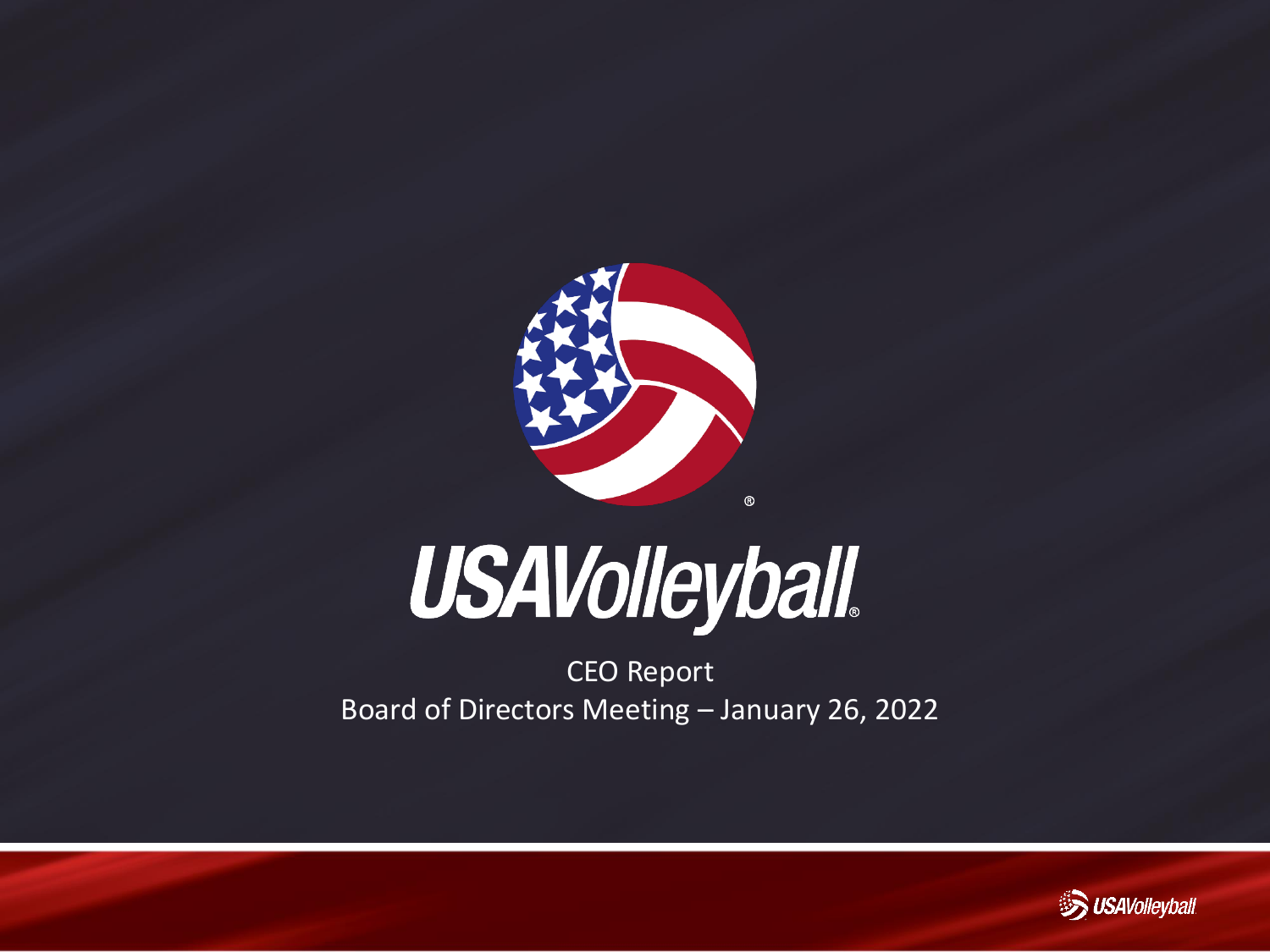

#### TOTAL MEMBERSHIPS

|                     | Jr. Females | Jr. Males | <b>Adults</b> | <b>TOTAL</b> |        |
|---------------------|-------------|-----------|---------------|--------------|--------|
| $9/1/21 - 12/31/21$ | 339,972     | 22,757    | 56,384        | 419,113      |        |
| $9/1/20 - 12/31/20$ | 263,754     | 13,892    | 42,979        | 320,625      | $+31%$ |
| $9/1/19 - 12/31/19$ | 314,671     | 20,489    | 52,764        | 387,924      | $+8%$  |

### FULL MEMBERSHIPS

|                     | Jr. Females | Jr. Males | <b>Adults</b> | <b>TOTAL</b> |        |
|---------------------|-------------|-----------|---------------|--------------|--------|
| $9/1/21 - 12/31/21$ | 253,045     | 18,323    | 51,442        | 322,810      |        |
| $9/1/20 - 12/31/20$ | 181,353     | 10,394    | 37,351        | 229,098      | $+41%$ |
| $9/1/19 - 12/31/19$ | 249,638     | 17,973    | 51,555        | 319,166      | $+1\%$ |

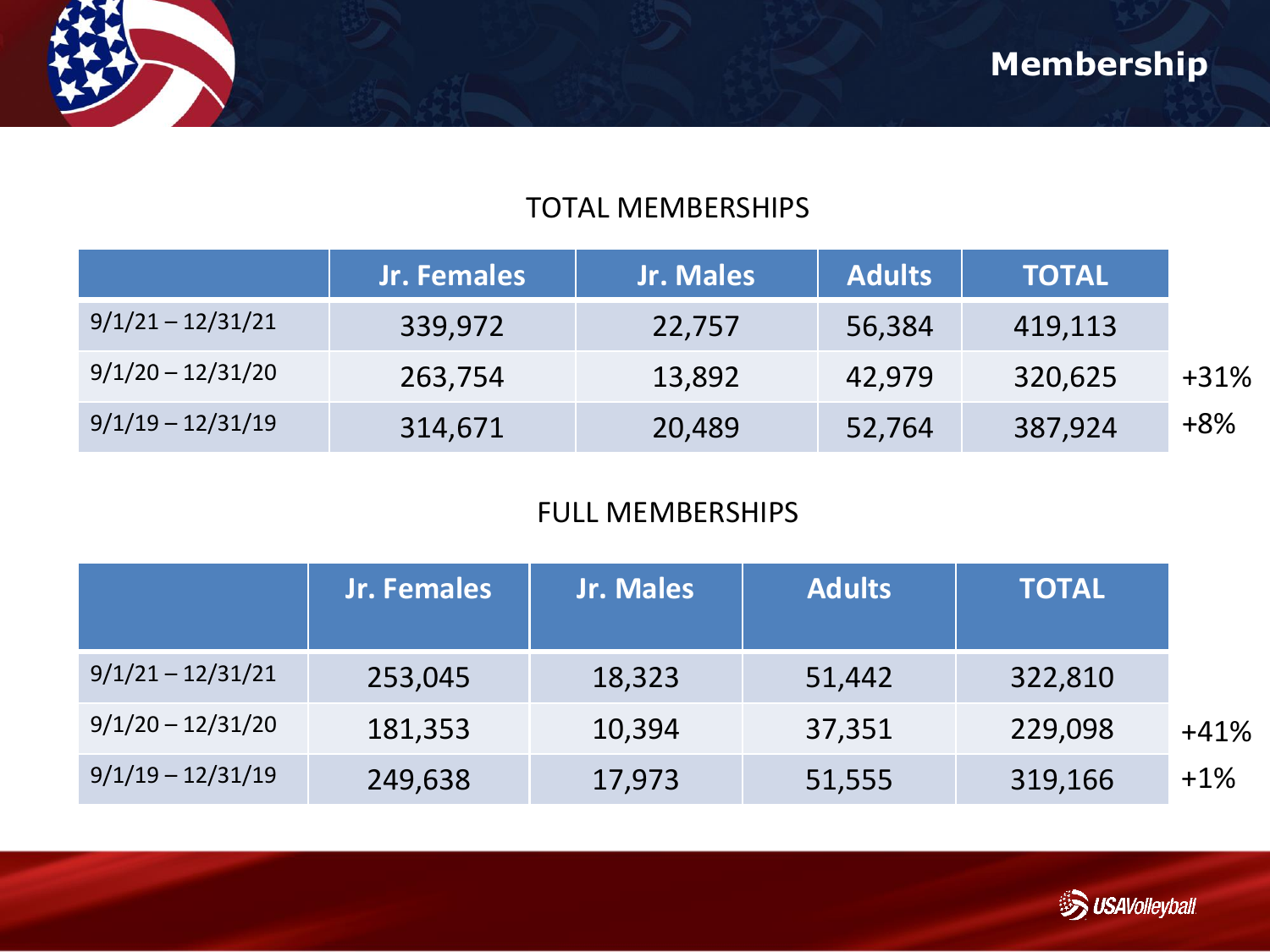- For the first three months of the season (9/1/21 12/31/21) USAV Total and Full Membership registrations are up 31% & 41% respectfully from the same time last year
- Comparing to the 2019/20 season (pre-COVID), USAV Total and Full Membership registrations are up 8% and 1%
- Increases versus last season largely due to:
	- Impact of COVID on 2020/21 season
	- First year of 12-month registration on MMS
	- Regions opening registration earlier for the 2021/22 season
- We are monitoring to see if the growth off of the 2019/2020 season will sustain or whether it is a timing issue versus registrations that season.

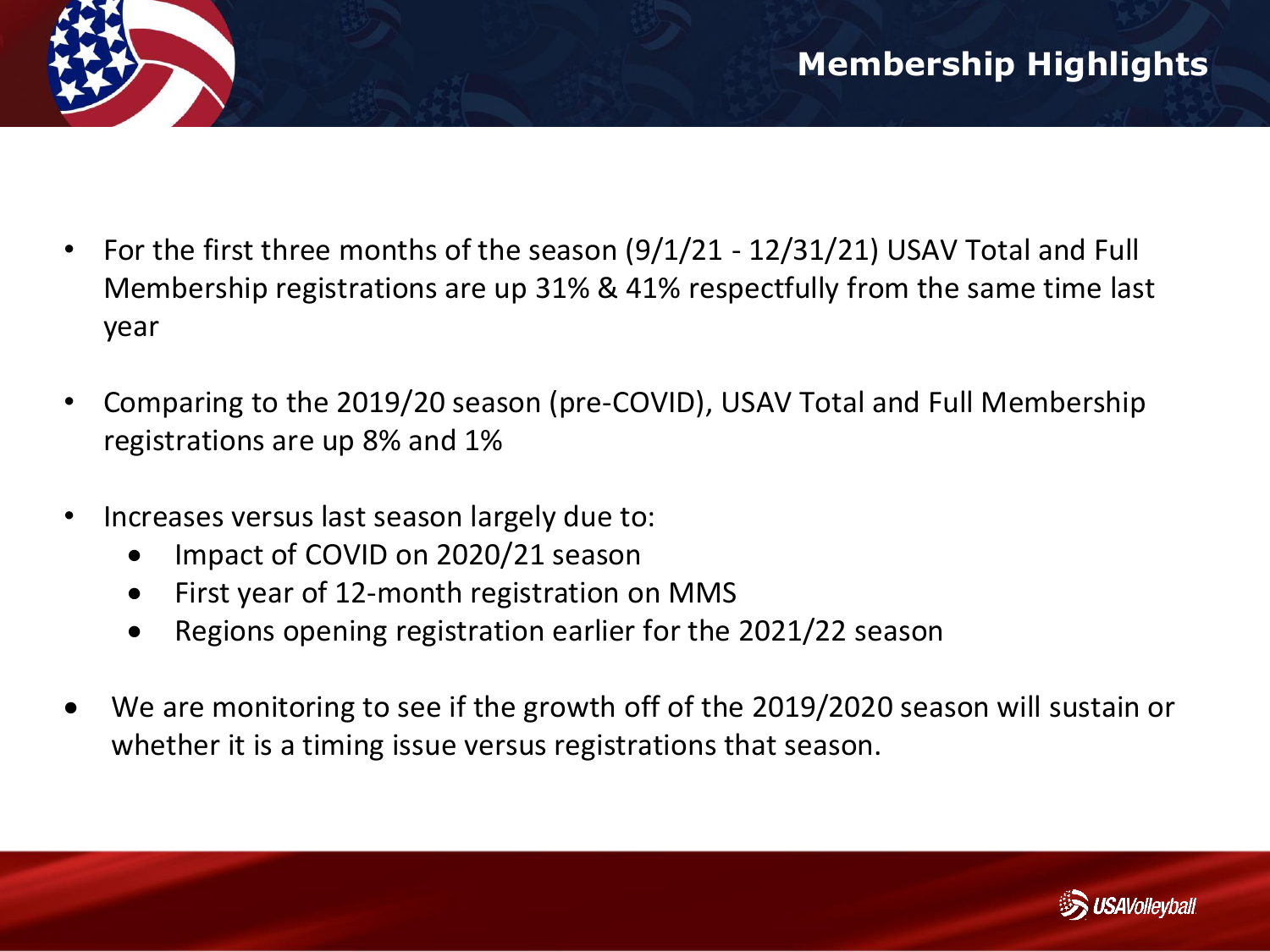- This season is v2.0 of USAV's MMS. Many enhancements to improve v1.0 were implemented. These are the top enhancement requests designed to address the biggest MMS pain points:
	- o Limiting duplicate accounts and memberships: Many of the frustrations clubs and Regions run into are caused by a member with two or more accounts in the system (so memberships, club assignments, requirements are not together to allow a member to participate).
	- o Increased functionality for admin users (e.g. merge accounts, club assignments, roster manipulation, searches across the system, etc.): The more tasks/problems that admins can solve themselves in the system, the better support we will receive from SE on training/issues.
	- o Application Programming Interface (API) and reporting improvements: The ability to better share/report on rosters, credentials and eligibility in the system will make a big difference to Regions and those running USAV/Region sanctioned tournaments.

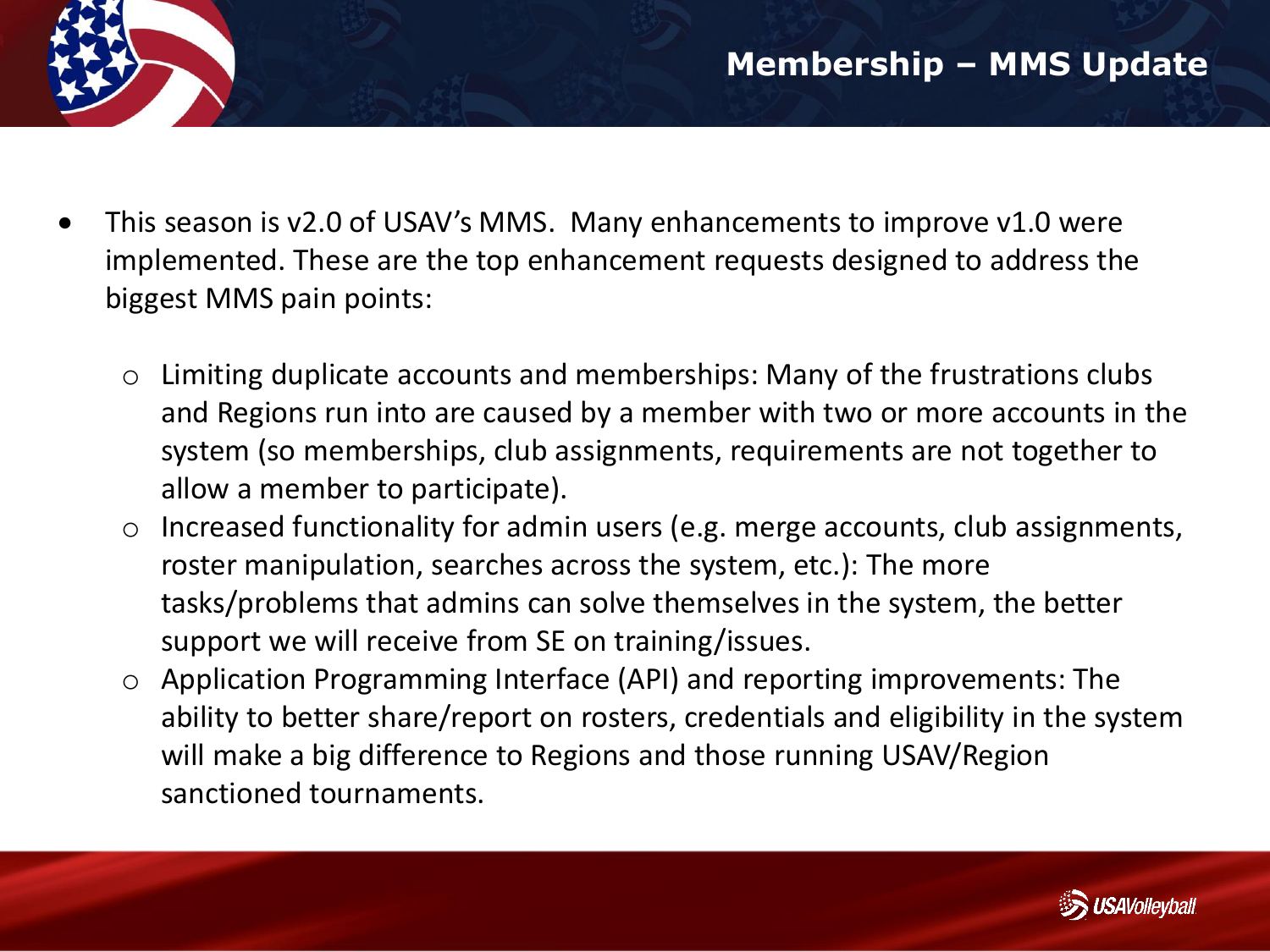- The Member Services department worked closely with the RVAA Region Reps in developing the 2022/2023 Season MMS Enhancement list. We are currently in discussions with SE on finalizing the list. Top items include:
	- o Ability to flag duplicate accounts
	- o Regions have ability to add club assignments
	- o Regions have ability to merge claimed accounts/profiles
	- o Automate valid Region membership in order to access USAV tab for USAV Administrator membership
	- o Make roster information available through the API
	- $\circ$  Ability to require parent information to be required on junior membership purchases
	- o Improve process for clubs to build governing season rosters
	- o Upgrade membership card

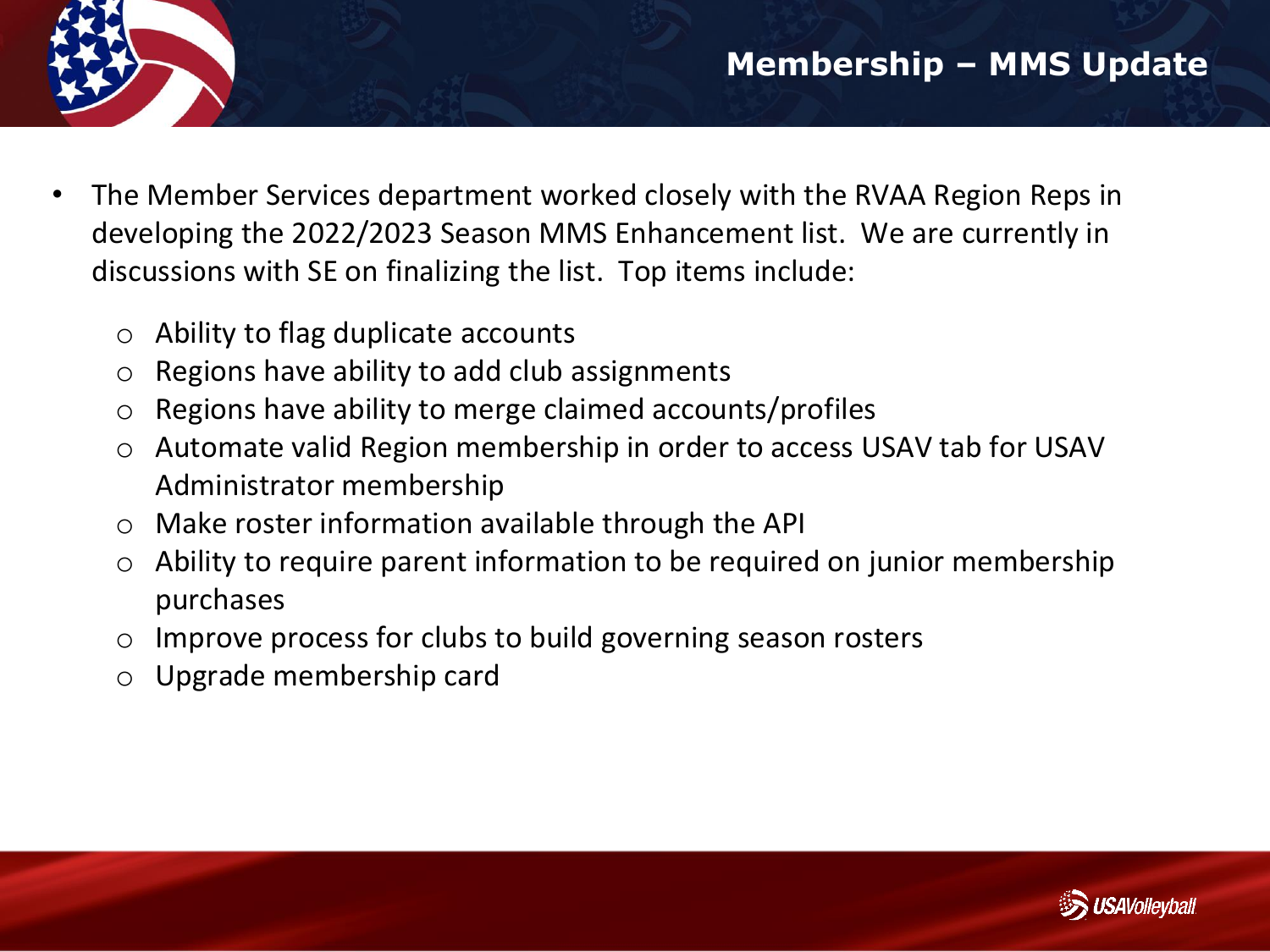

#### **Digital Content**

The new website, launched in January of 2021, collected 3,126,792 visitors and 12,156,208 page views in its first year. This is an increase of 93% (visitors) and 107% (page views) from 2020. It's also a 29% increase in visitors and 5% increase in pageviews from 2019, notable because in 2019, event livestreams (high traffic generators) were hosted on the site; this was not the case in 2021, as our livestreams have moved to BallerTV. In 2019, the Watch page had 715,000 page views. Taking that out of the equation, 2021 had a 12% increase in pageviews over 2019.

USA Volleyball social media channels continue to be main driver of information for the organization. From 2020 to 2021, impressions across all channels increased 68%; engagement increased 76%, and video views increased 31%.

For 2022, goals include creating more content for our website and social media channels above & beyond what we already do for USAV domestic and international events, and for what we do to promote USAV programs such as NTDP and Education. This means creating more feature content on the website (and sharing on social) that highlights stories from clubs & regions, or share best practices for clubs; more tagging and sharing of club- and region-focused stories; and creating original social media content to increase followers and engagement. Another focus will be on TikTok, with an upcoming series called "USAVshorts" to build engagement.

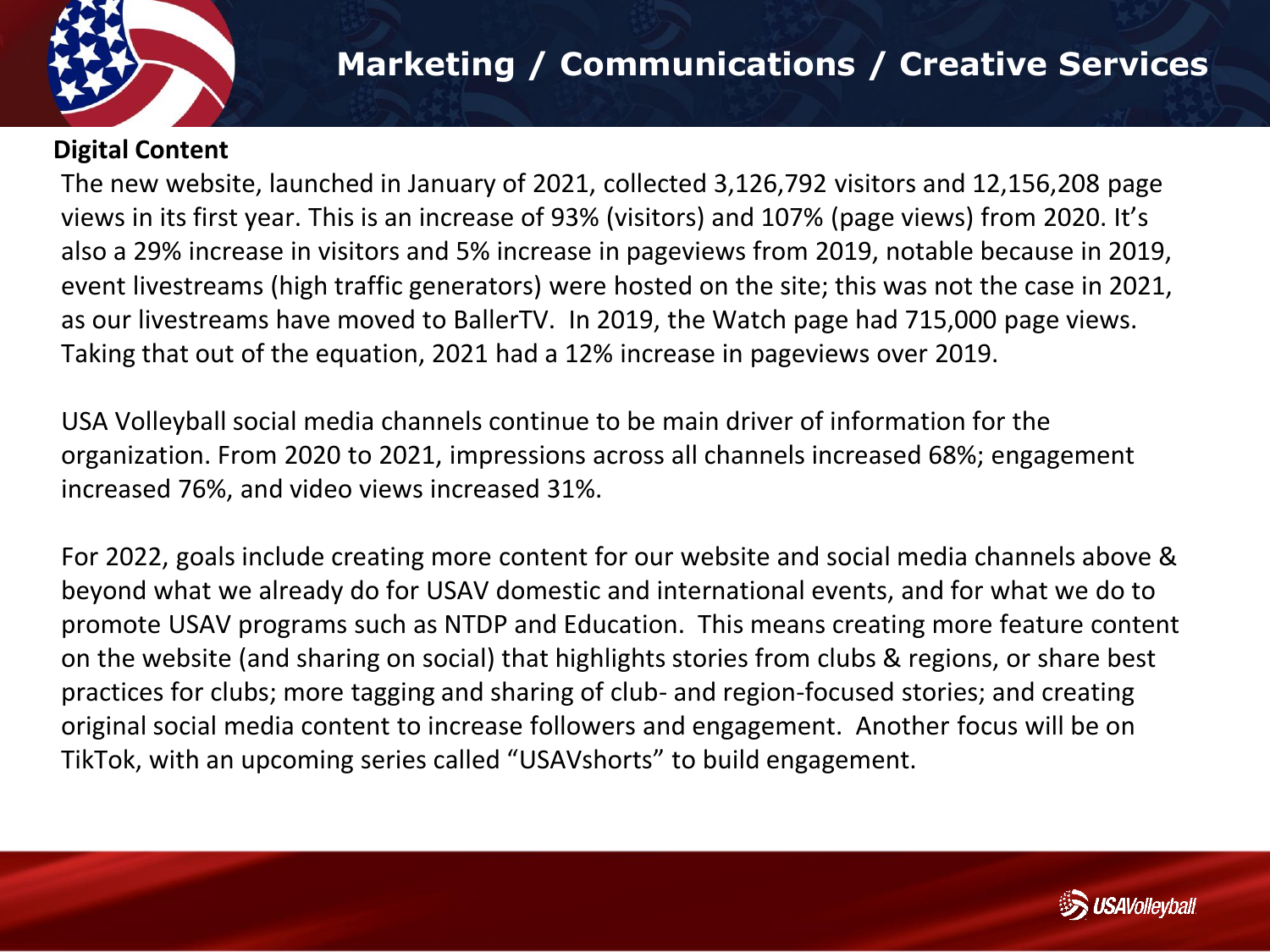

The USA Volleyball Show podcast continues to produce twice-monthly episode. The mid-January episode with Karch Kiraly is already one of our most listened to episodes. Upcoming episodes in February will be part of our overall promotion of Black History Month.

#### **NTDP and NTDP Academy**

The NTDP Academy was promoted with a series of videos highlighting top content; these are used across social media channels and in membership e-blasts. Graphics have been designed to highlight top learners and top clubs who subscribe to the academy.

#### **Membership**

We created a new USAV membership video for the 2021-22 year. The video shows the USA Volleyball journey at all levels, and ends with Olympic & Paralympic footage. The new video ran twice during the NCAA volleyball final. We are currently creating separate versions for each region that will have region marks to allow them to show that they are part of the journey.

#### **FIVB Women's VNL Promotion Launched**

In conjunction with the FIVB and Shreveport-Bossier City, the marketing campaign and ticket sales launched in December. Tickets were promoted on the USAV website, social media and in a membership e-blast. More e-blasts are anticipated soon to regional members, along with further social media promotion.

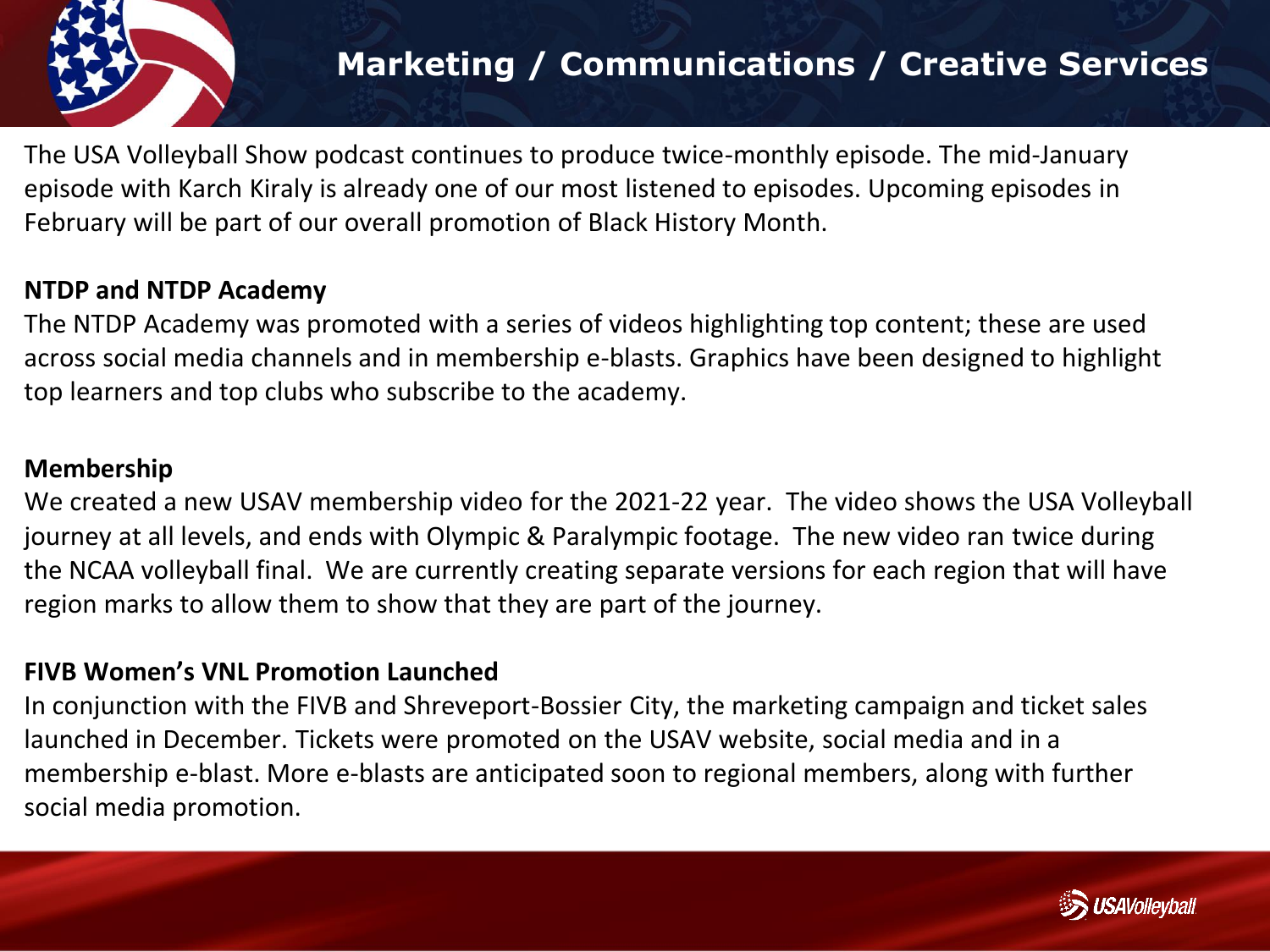

#### **Education**

Marketing planning for the Education Department's launch of their new academy is underway. USAV's website has been reorganized to drive visitors to the academy once it launches. Secondly, we are helping provide content for the academy, and building plans to communicate the academy to members.

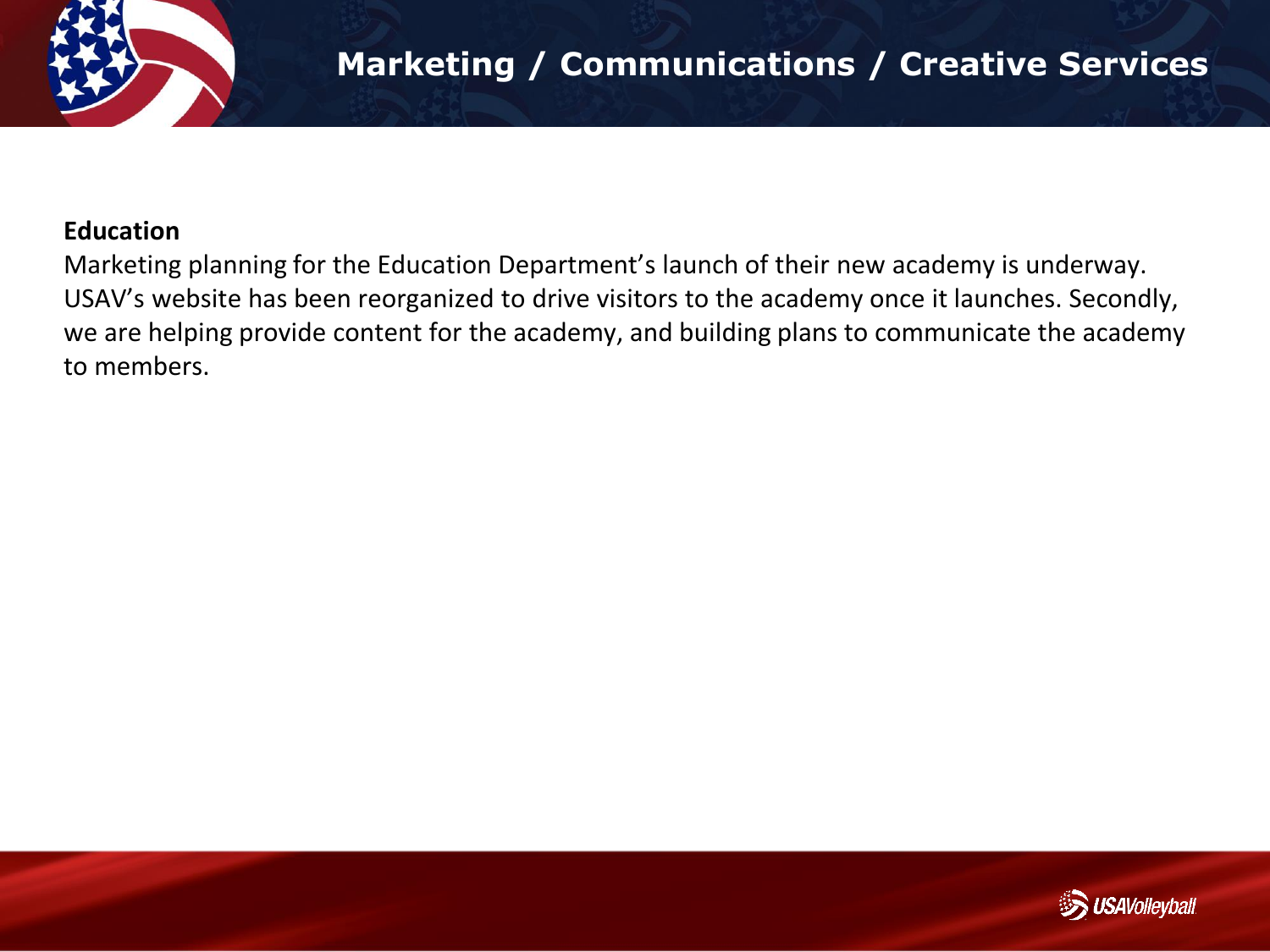## **Indoor Events – 2022 Championships**



- Girls' 18s Junior National Championships Location: Phoenix, AZ Dates: April 22-24 Estimated Number of Teams: 350 Notes: The 18s will also be adding 2 new divisions (Liberty and Freedom) in 2022 and we will see growth of about 50 more teams into the event.
- Open National Championships Location: Orlando, FL Dates: May 27-June 1

Estimated Number of teams: 400

Notes: The Adults have taken the biggest hit in regard to the pandemic. We were able to run the event in 2021 in Louisville but with only 169 teams in attendance. We are hoping the location of 2022 bring many of the teams back to play.

• Girls' Junior National Championships Location: Indianapolis, IN Dates: June 23-July 4 Estimated Number of teams: 1600

Notes: The girls' event will grow significantly in 2022 and is going to a 12 Day event with a block schedule. 2 divisions have been added as well as new divisions in the 12s and 13s age groups.

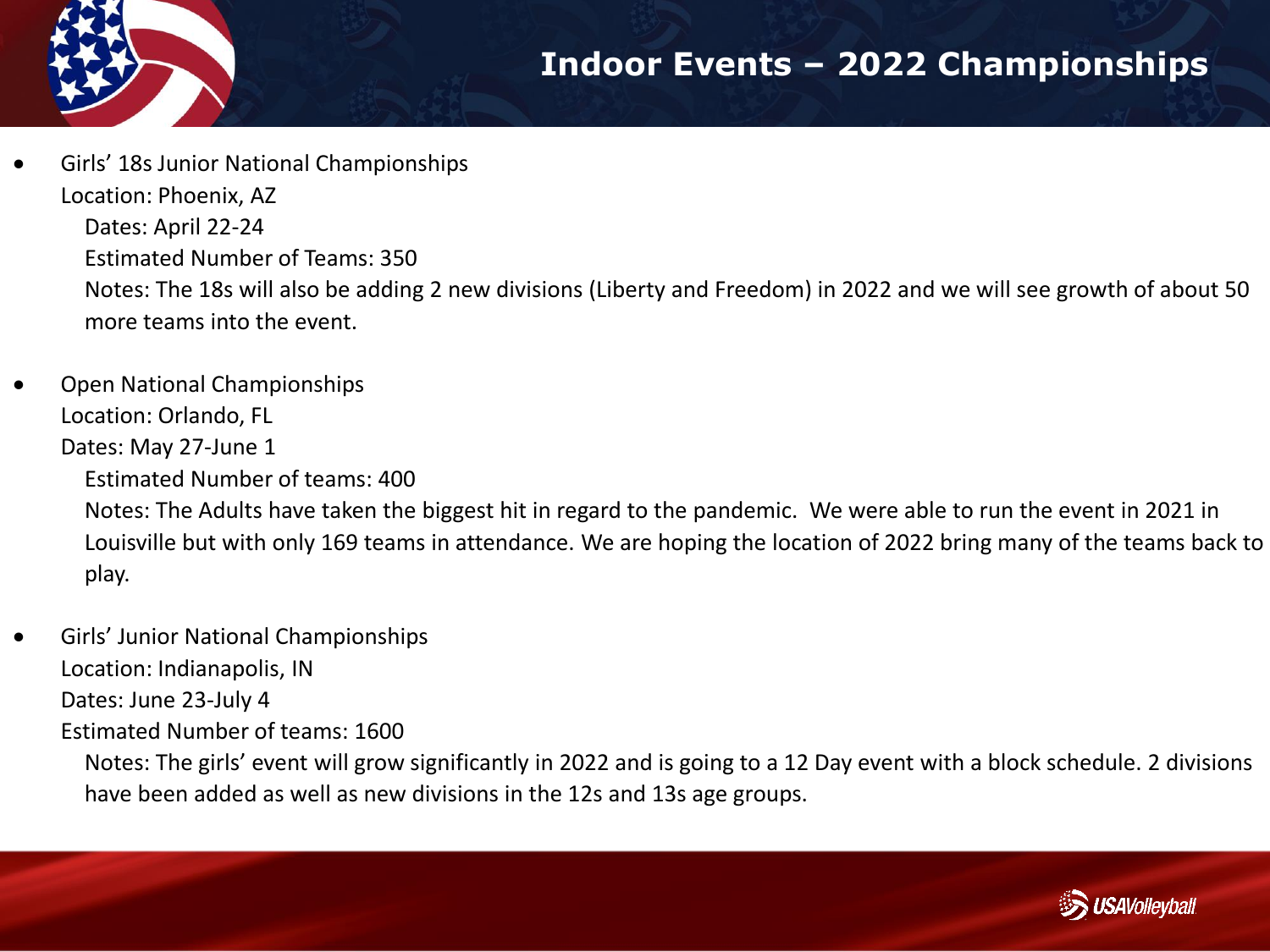## **Indoor Events – 2022 Championships**

- - Boys' Junior National Championships Location: Las Vegas, NV Dates: June 30-July 7 Estimated Number of teams: 300 Notes: We expect the Boys numbers to decline significantly in 2022 due to the unrest of the Boys clubs this season. A large group of Boys have made the decision to attend the AAU Championship this summer led by a group from Southern California.
- All Star Championships Location: Tulsa, OK

Dates: July 19-23

Estimated Number of Teams: 80

Notes: The event name has changed, previously the High Performance Championship. USAV is also working with the Regions on this event. USAV will no longer be fielding Team USA teams for the event but rather hosting a NTDP training block prior to the event and then allowing the players to return and compete with their respective regional teams.

USAV will be simultaneously hosting the NORCECA Boys U19 Championships at the same venue. This will allow our juniors participating in the All-Star Championships to watch Team USA compete live against NORCECA's best teams.

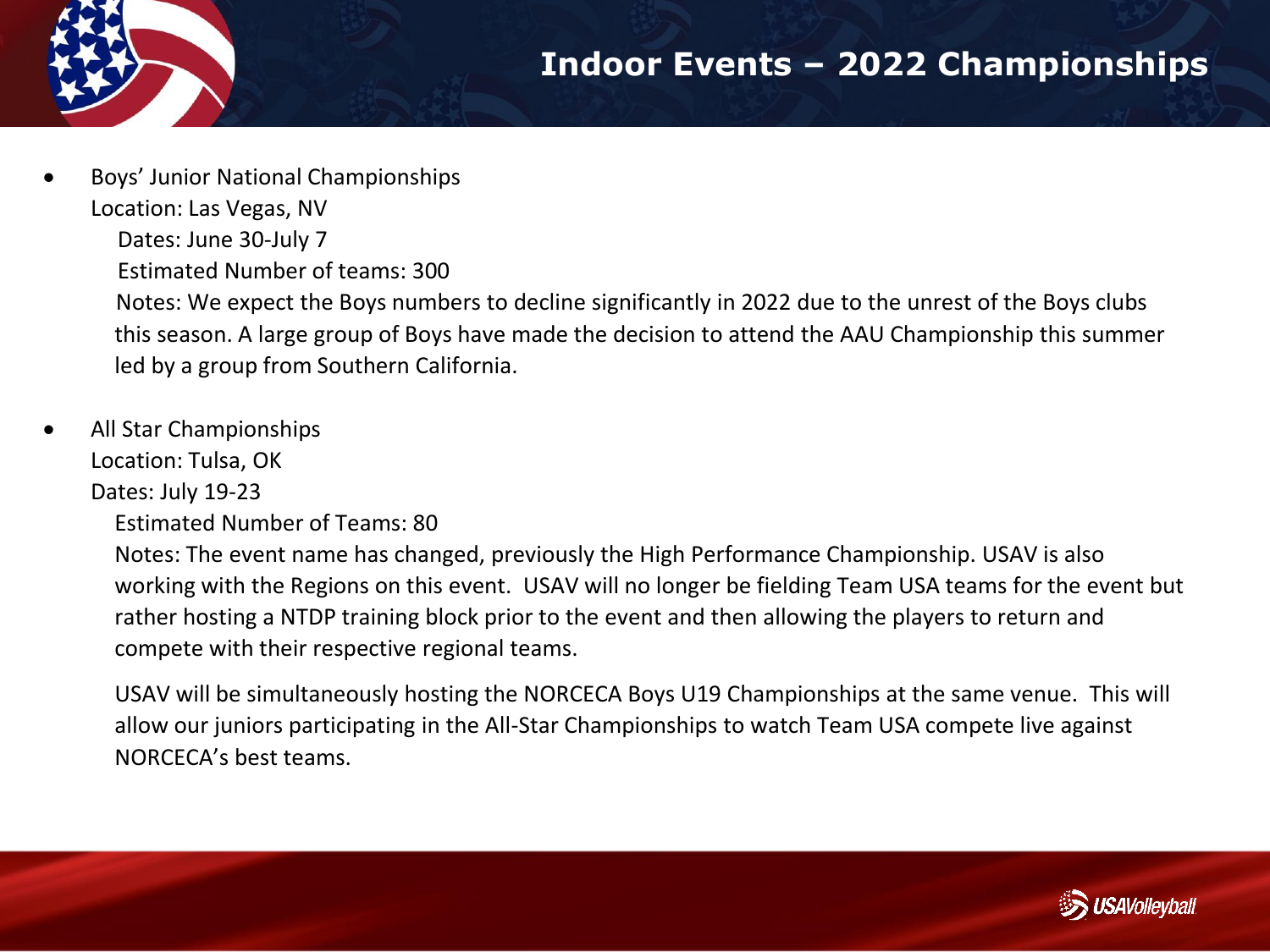

## **Indoor Events – USAV Produced/Partnered Events**

- Boys Atlantic Northeastern Bid Tournament Manheim, PA – Team participation is looking to be over 200 teams in 2022 after attendance was way down in 2021 with just over 70 teams in attendance.
- Salt Lake City Showdown Girls' National Qualifier Salt Lake City, UT – in the inaugural year we are oversubscribed with 1300 teams registered for this event and we are maxed out at 1050 teams dur to convention center space constraints.
- Sunshine Classic Girls' National Qualifier Orlando, FL – Also oversubscribed with over 1400 teams registered but our capacity is just under 1200 teams.
- Show Me Qualifier Kansas City, MO – Currently have about 900 teams registered for 2022 and right now we project we can accommodate all teams who would like to participate
- USAV has completed the RFP process for all events and venues through 2025. Contracts being finalized. This will enable us to announce host cities far earlier than we have in the past. For example, 2023 BJNC has already been announced in 12/21.
- An Assistant is being hired to be shared between Indoor Events and Member Services. This person will work with Events January-July and Membership August-December to accommodate each departments busy seasons.

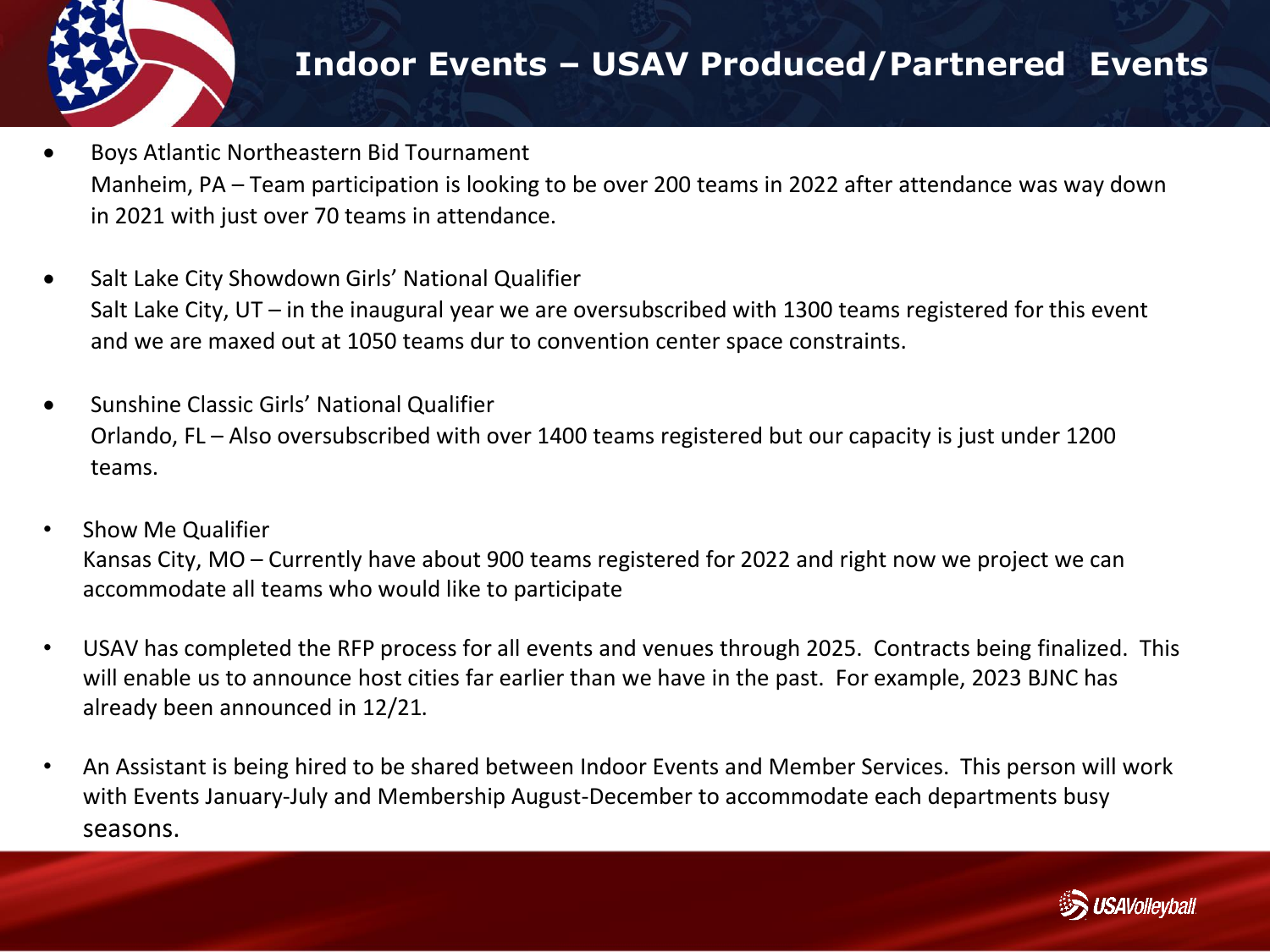



- USA Volleyball Beach Tour Championship location is still TBD
	- o Efforts were made to try and follow the AVP event in Hermosa Beach, but USAV was not granted the permit by the city. FYI, USAV has not had a permit in Hermosa since 2016.
	- o A search for a new location is ongoing and hope to have this finalized in the coming weeks. Locations being considered are Huntington Beach and Fort Lauderdale.
	- o BNQ Hosts are finalizing dates and locations and the website is being updated once events are confirmed.
- Continue to work on a re-brand of the event creating assets more in line with our USAV look and feel to increase awareness and association to USAV with the tour.
	- o Assets created for tour
		- $\checkmark$  Wind chaser Flags
		- $\checkmark$  Banner system
		- ✓ Tents
- Strategic alliance announced with the AVP. Planning and coordination efforts continue focusing on many topics including:
	- o Joint Beach Ranking System
	- o Event Management Software
	- o Event scheduling coordination
	- o National Team Development Athlete Tracking Software
	- o Coach Education and Certification
	- o Officials Education and Certification
	- o Co-affiliated events

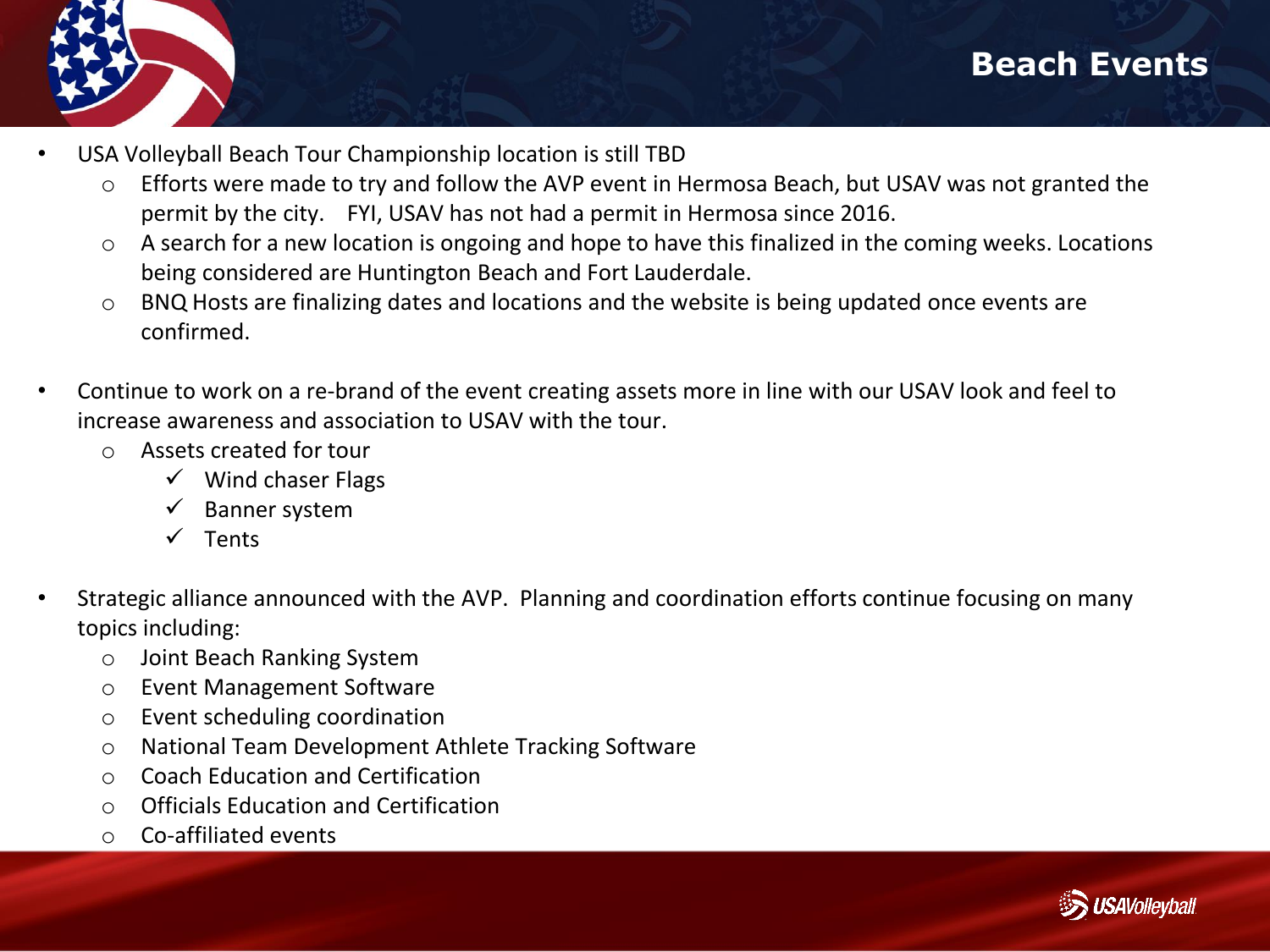

- 2022 Volleyball Nations League
	- o Finalized location for the 2022 Women's VNL event to take place in Shreveport-Bossier City, LA
		- Same location where the women's national team qualified for the Olympic Games in 2019
		- **•** Dates: May  $31^{st}$  June  $5^{th}$
		- Six days of competition
			- Teams Competing USA, Canada, Dominican Republic, Brazil, Korea, Germany, Japan and Poland
	- $\circ$  Additional information can be found on the USAV website: [https://brookshiregroceryarena.com/events/volleyball-nations-league-womens-](https://brookshiregroceryarena.com/events/volleyball-nations-league-womens-preliminary-rounds/)

preliminary-rounds/

- NORCECA Pan American Cup U18
	- o Tulsa, OK in conjunction with the All-Star Championship event.
	- o Dates: July 18 -23
	- o Teams: TBD

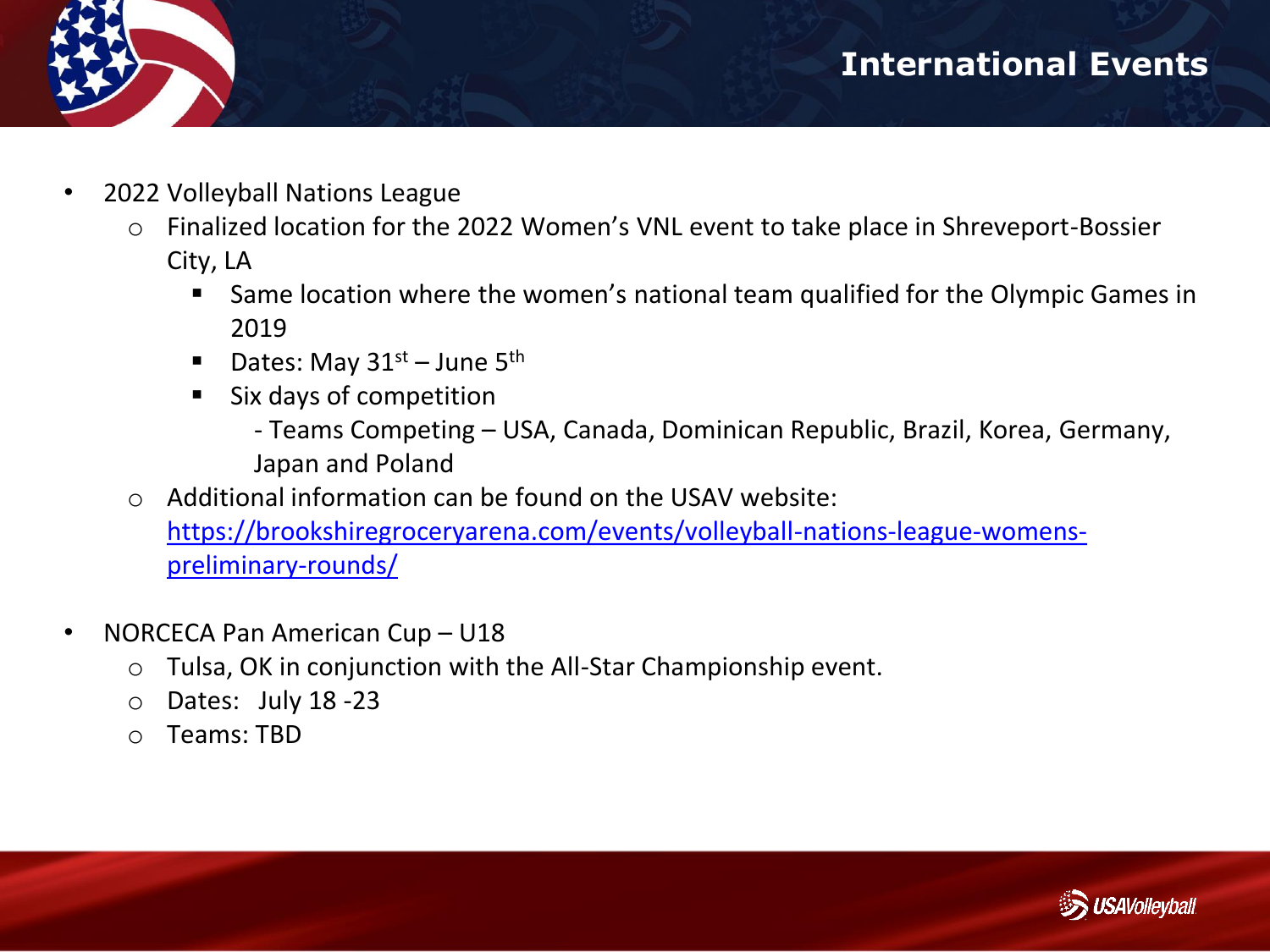## **Officials Development**



- The Rules Commission's only change this season was to default to not switching sides. Regions can do as they wish.
- The three Rules Books are updated and completed. We will not be offering a hard copy of books this season due to supply chain issues but they will be downloadable and printable.
- We completed our National Candidate Certification Process and certified 20 new National Candidates and 55 new Junior National Candidates this past season.
- We are excited to announce our NODP (National Officials Development Program). This program is supported by our officials' chairs and will bring recommendations from the regions. Each region will recommend two officials from nationally underrepresented groups, so we can begin to build a pipeline.
- We are excited to announce the addition of our new coordinator, Stephanie Evans. She comes to us from USA Triathlon.
- Instructional System Design (USA Volleyball Academy)
	- o 39 out of 40 regions are now participating in the USAV Academy, a new record.
	- o Four regions are using resources in the USAV Academy to manage their onsite clinics this is new.
	- o Facilitated our first comprehensive review of all Officiating Training modules made over 250 revisions.
	- o Made it through the 2021-22 holiday without a major system disruption. Traffic peaked January 2 with just over 10k unique users. For the month of December had 72,607 unique users logged into the Academy (which is more than double from December 2020).
	- o Assisting Coaching Education and NTDP with Academy-related changes to their programs.
	- o Seasonal updates to Critical Rules and Exams are already initiated less wait time this season.

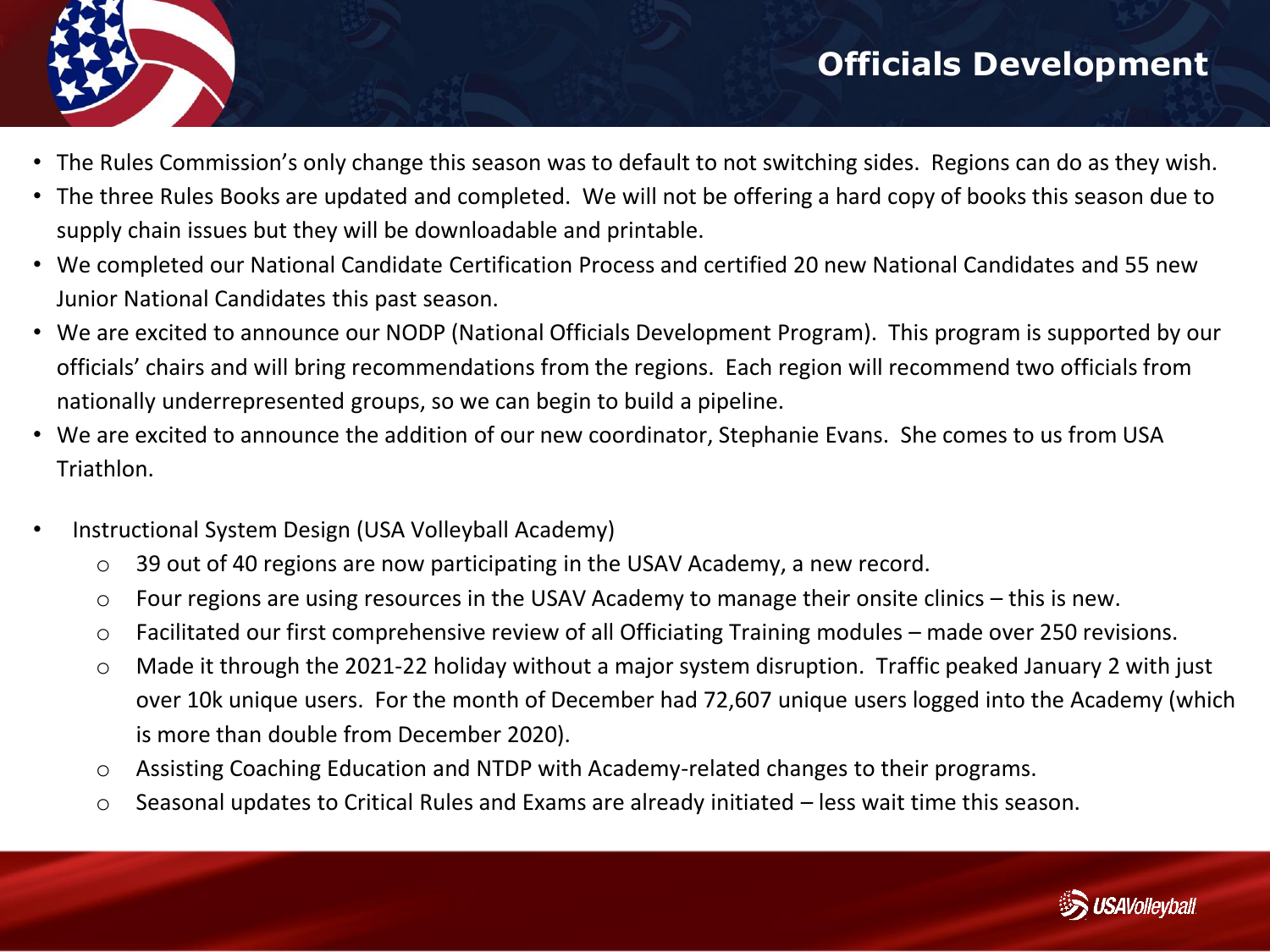- 
- Reviewing existing content in NTDP Academy to ensure synchronicity with content developed in coaches path.
- Will be developing reward and recognition strategies and programming to motivate more coaches to increase engagement with USAV Education.
- USAV Education will be working with the National Team coaches during the NT Open practices to capture video and interactions for use in content development.
- National Team coaches and consultants are being retained to produce content.
- We are planning to begin development of online education modules and resources for club directors, parents and youth athletes as soon as we have the coaches modules up and running.
- Working with the NTDP to leverage NTDP events to host USAV Education workshops.
- Regions will be asked to identify their Regional Instructors that will be trained by the USAV National Faculty in April. Instructions will be sent to regions to assist in their selection.

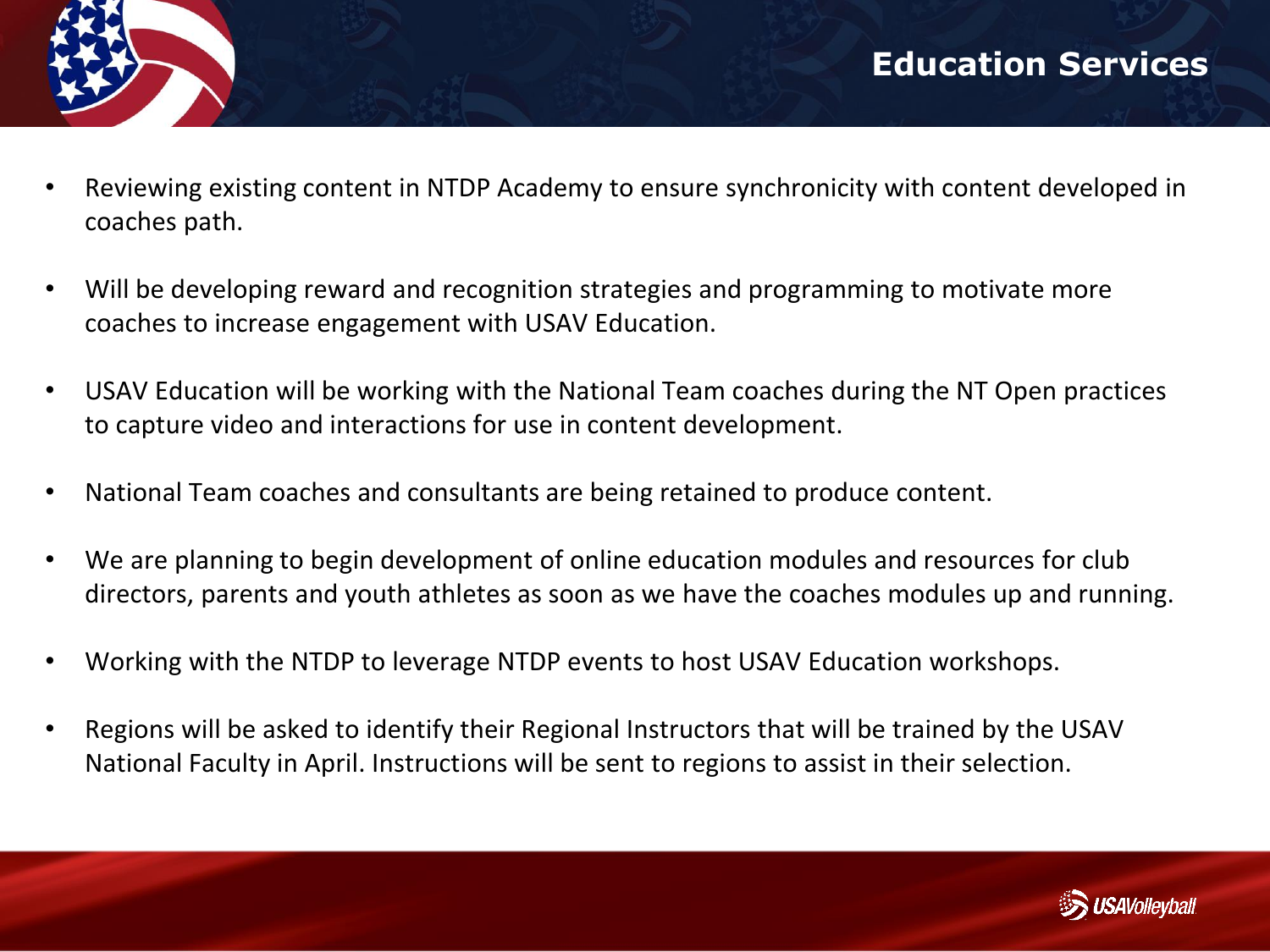- Met with three external volleyball education providers and gave them a partnership proposal detailing the components of the partnership. They are reviewing at present with follow-up meetings taking place later this week.
- Identified 30 candidates for the new USA Education National Faculty and sent out invites. Received 21 confirmations. Will be sending out meeting arrangements for the development of the resources to be used to train the Regional Instructors.
- Developing initial set of Bronze and Silver Tier online modules and in person workshops. To be tested in February.
- Working with Litmos LMS, Shopify and Bold Subscriptions to develop and test the eCommerce function. Also, structuring the Litmos LMS to accommodate coach modules.
- Identifying and retaining content development experts in each of the USAV Development Model Pillars

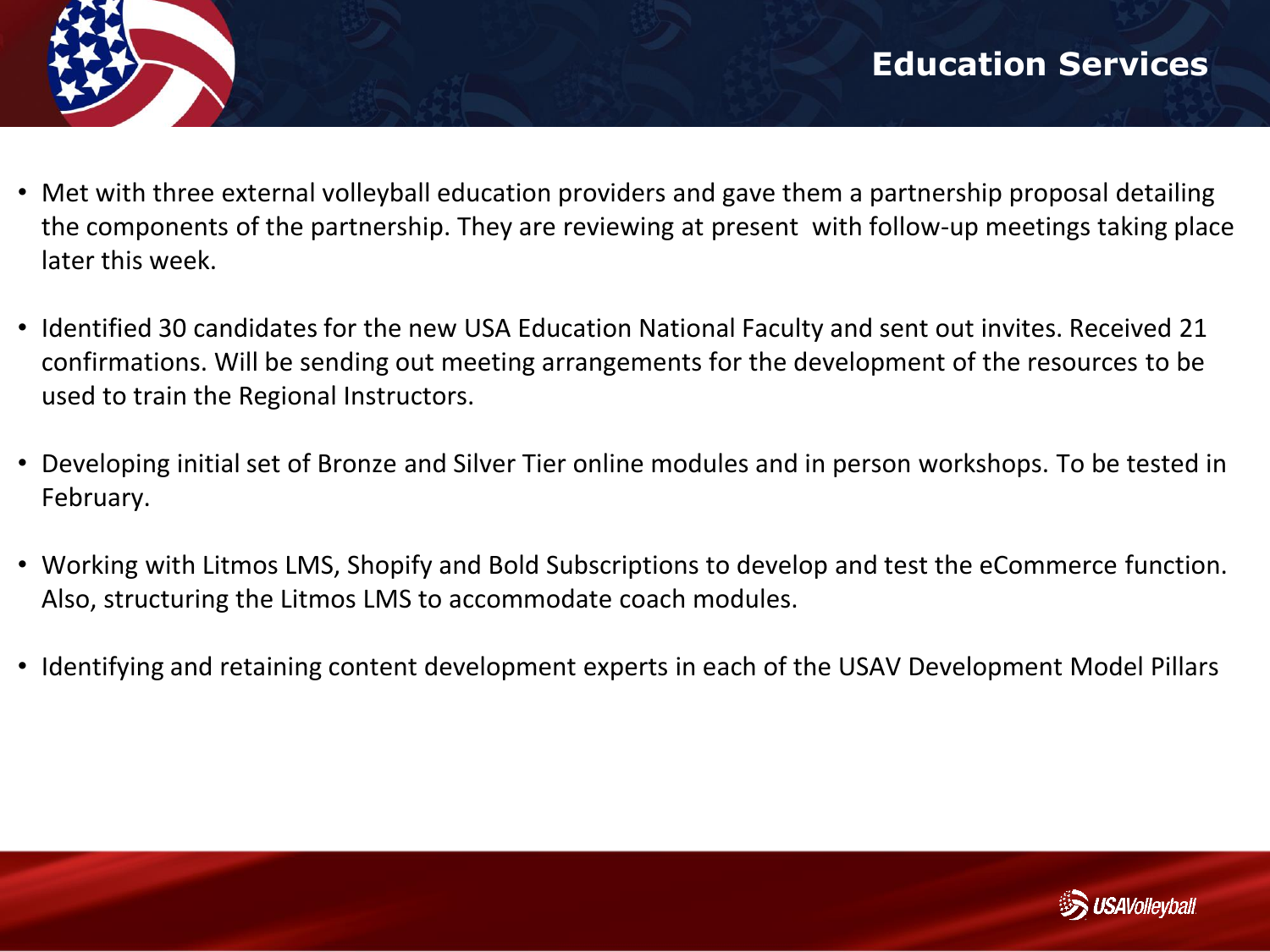

- We will be contacting the Regions in conjunction with the RVA Education Committee to identify hosts, locations, and dates for the Regional Instructor Training Sessions.
- Collaborating with the RVA Education Committee in the identification of content topics, content providers, and evaluating the applicability of the content developed or submitted and its points value.
- Collaborating with the RVA Marketing and Branding Committee to develop strategies to promote the adoption of the program by regions and clubs.
- USAV Education and the NTDP will be presenting a "Town Hall" to regions, clubs and members in March to showcase the components each program.
- Staffing Update- 2 new positions have been added to the Education Services team:
	- o Kevin Ankrom was hired as the new Curriculum Designer in December.
	- o Jordan Kelly moved over to USAV Education from the NTDP to be the USAV Education Program Manager in January.

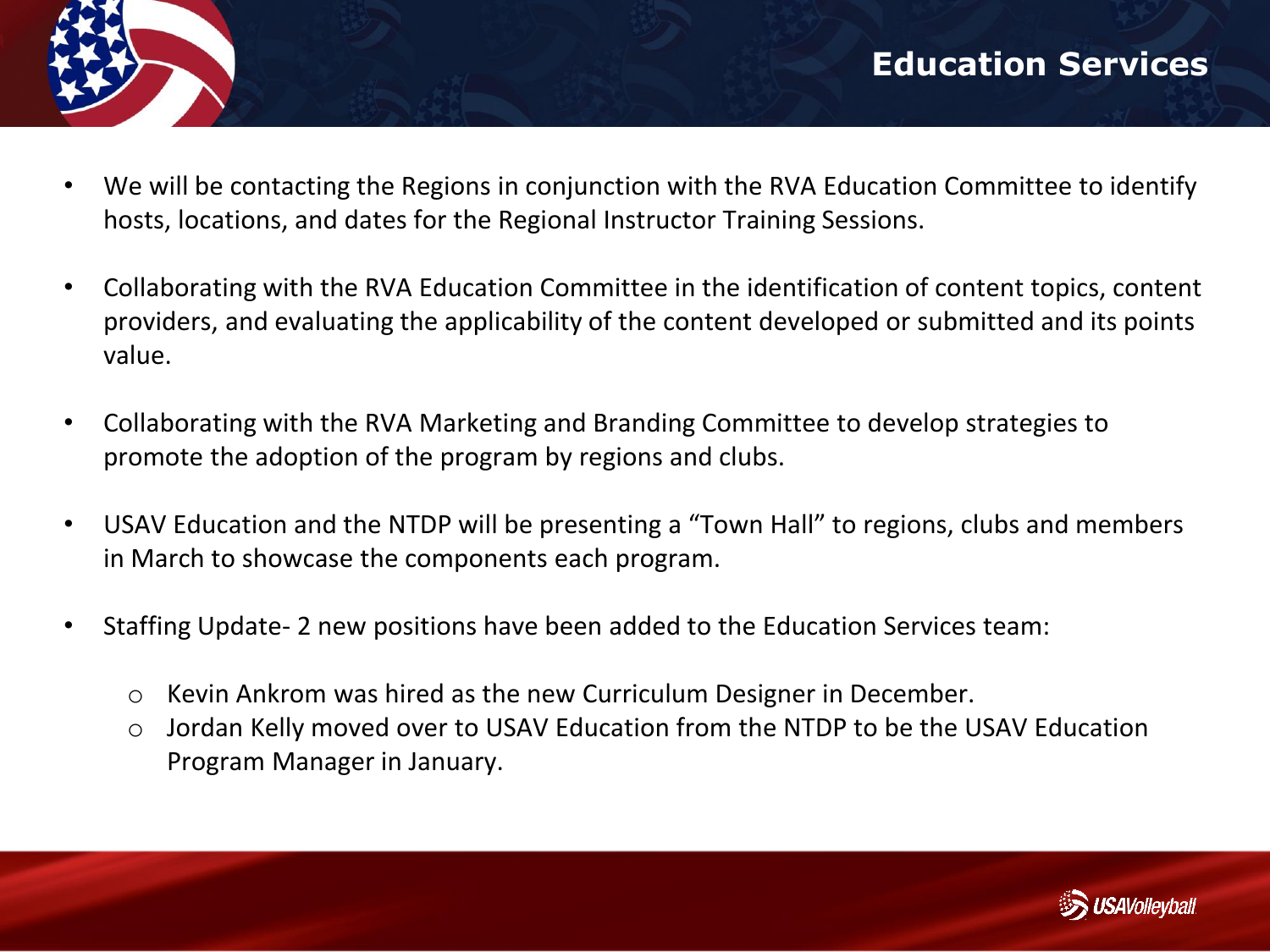

- NTDP Academy
	- o Launched the NTDP Academy on August 11, 2021. As of January 2022, the Academy offers 162 total modules taught by 34 different National Team athletes, coaches, and field experts. Course work will continue to build throughout the year. Learning will focus on the holistic athlete working through five pillars: craft, body, mind, heart, and team.
	- o Beginning November 2021, we were able to develop a sample NTDPA course for Regions to provide as a member benefit through the USAV Academy. As of January 2022, eight regions have provided this offering to their junior members, and we are seeing a spike in engagement in recent weeks.
	- o As of January 18, there are 95 NTDPA subscribers and 1,087 onboarded NTDP selected athletes, coaches, staff, and comped recipients (e.g., Region admin)
- IDPs/Apollo:
	- Individual athlete development plans have been created to provide additional support and guidance for NTDP-level athletes within Apollo, our athlete management tool.
- Hickory Point Beach in Tavares, FL was designated by World ParaVolley to be the first Beach ParaVolley Development Center (BPC) in the world. The BPC will serve as a center for upcoming competitions, events, clinics, camps and training/education opportunities for athletes, coaches and officials.

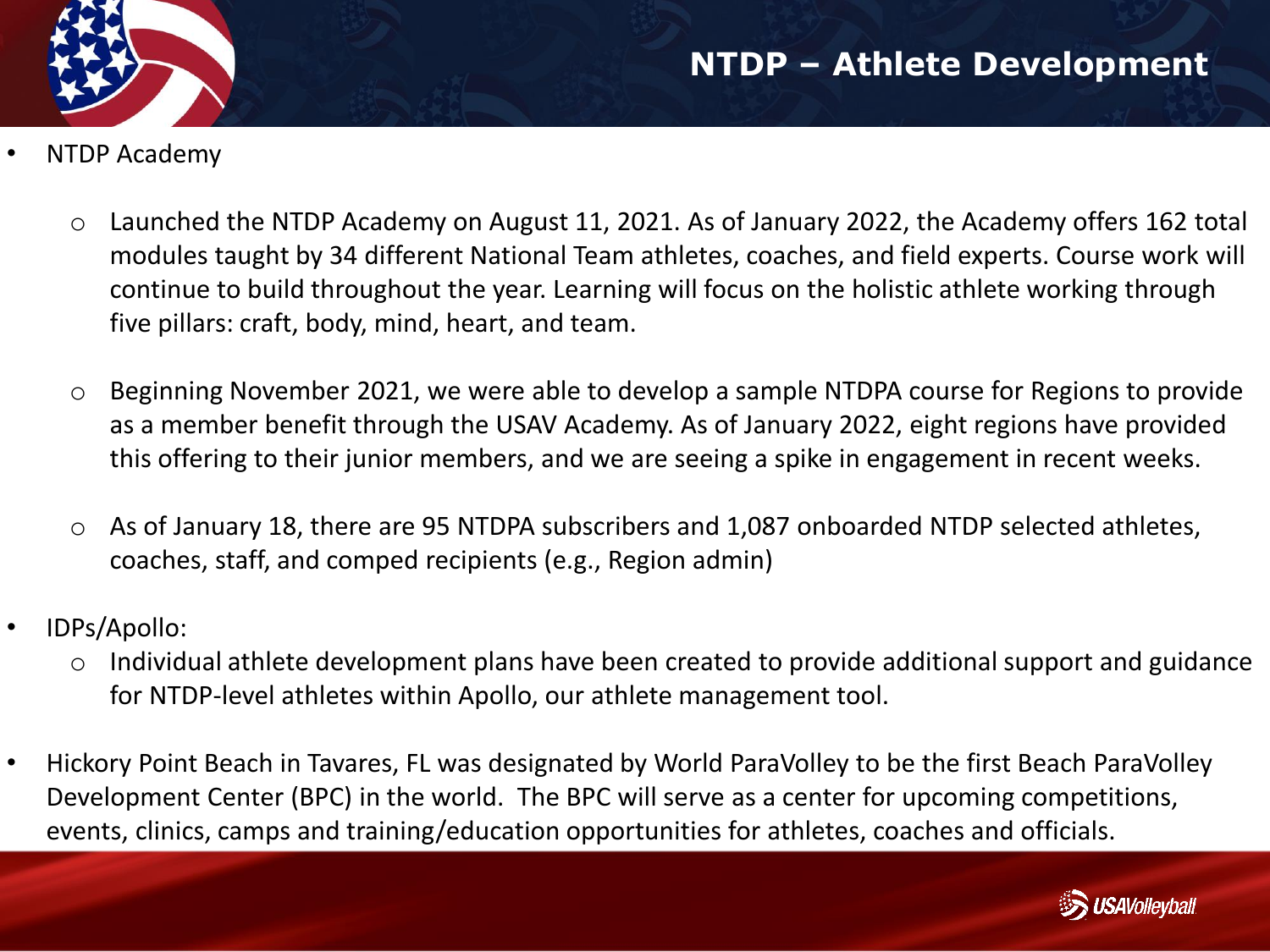- Hudl:
	- o All Beach and Indoor NTDP Training Series athletes and coaches are provided access to utilize the Hudl platform and supplement their Apollo recommendations, off-court learning opportunities with video recorded from their practices. Athletes and coaches can access this video after the training series to accelerate development beyond the physical dates of our events.
- NTDP Coaches, Scouts, Speakers:
	- o Olympic, Paralympic, and National Team athletes and staff have made a HUGE impact on the National Team Development Program. The following numbers are representative of the NTDP Coaches, Scouts, Academy Presenters, and Guest Speakers in 2020/2021 as we continue to align the NTDP with our National Teams.
		- · Olympians/Paralympians: 43
		- · Olympic/Paralympic Staff Members: 32
		- · National Team Athletes: 70
		- · National Team Staff Members: 53

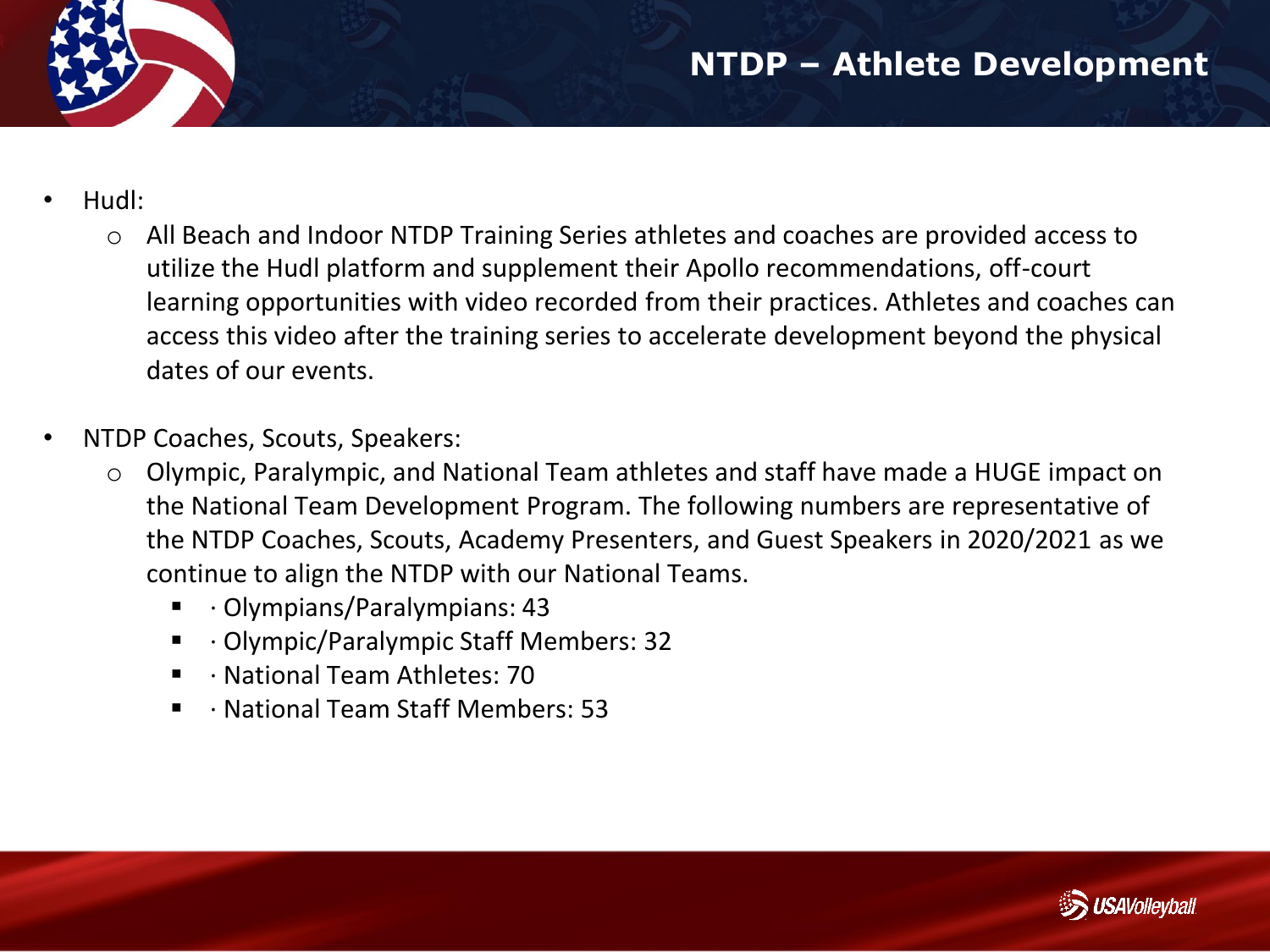

- Indoor Winter Training Series: Anaheim, CA, December 27-30
	- $\circ$  Boys: U17/U18 65 & U19/U20 37 participants
	- $\circ$  Girls: U16/U17 62 & U18/U19 52 participants
- Beach Winter Training Series: Manhattan Beach, CA, December 27-30
	- o Boys: U16/U17 = 10 & U18/U19/U20 = 23 participants
	- o Girls: U16/U17 = 34 & U18/U19/U20 = 37 participants

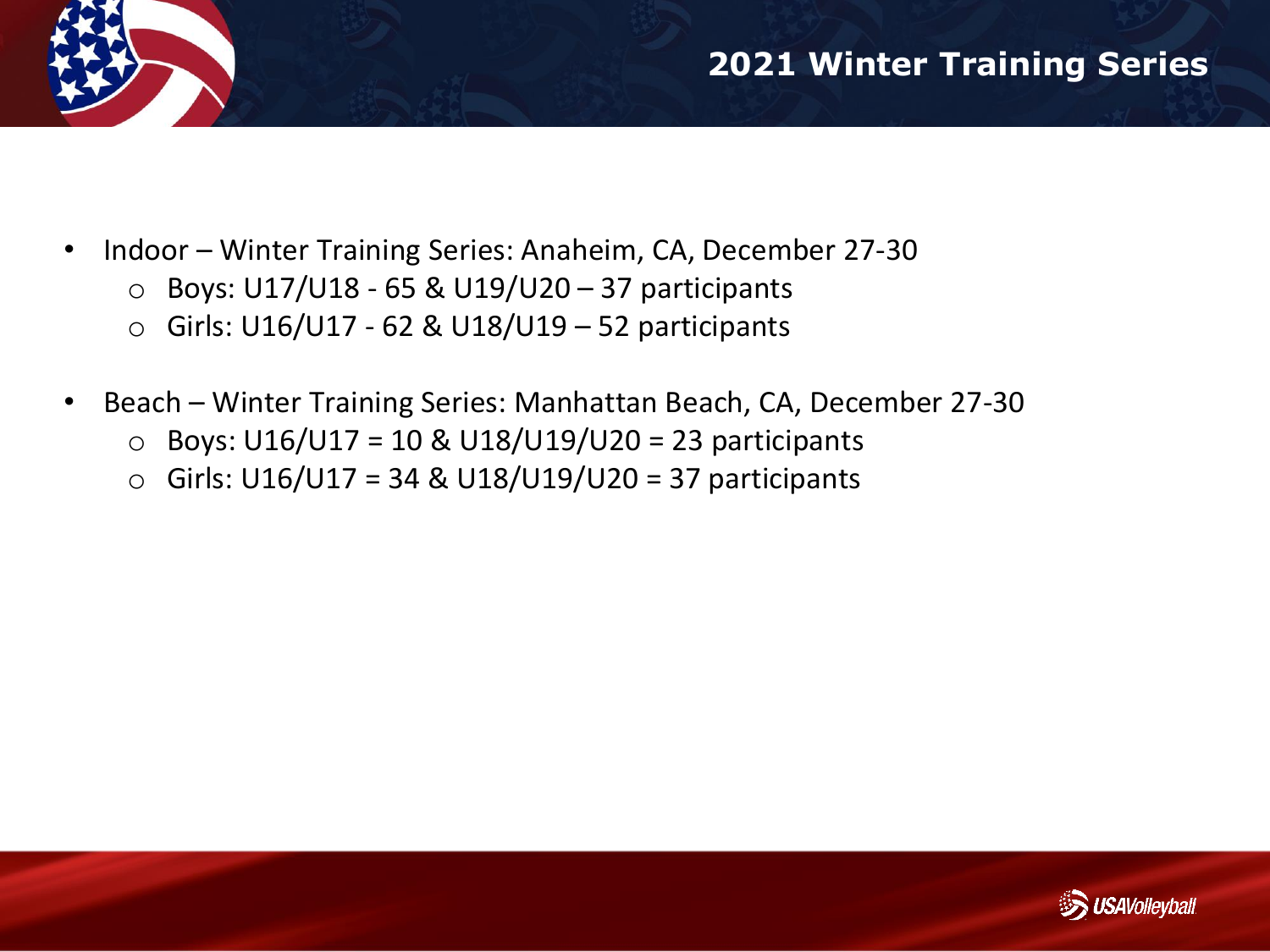

## **NTDP Training & Competition Schedule**

- Women's National Team Open Program (formerly known as WNT Open Tryout)
	- o February 25-27, Colorado Springs, CO
	- o In collaboration: NTDP, Women's National Team, Education Services
- Spring Training Series
	- o Indoor, May 6-8, Location(s) to be announced soon
	- o Beach
- Summer Training Series
	- o Indoor, July 14-18, Tulsa, Oklahoma
	- o Beach, July 25-30 (TBC), Location TBD
- Collegiate National Teams
	- o Indoor: Dates TBD, Anaheim, CA
	- o Beach: Dates TBD, Chula Vista, CA
- Accelerators
	- o Indoor: Dates and Locations TBD
	- o Beach: Dates and Locations TBD
- Indoor National Teams:
	- o U18 Pan American Cup July 16-24, Tulsa, Oklahoma
	- o U19 Pan American Cup May 21-29, Guatemala
	- o U20 Pan American Cup June 5-13, Mexico
	- o U21 Pan American Cup September 18-26, Cuba
- Beach National Teams:
	- $\circ$  U19 FIVB World Championships Dates/Location TBD  $\cdot$  U19 Trials Dates/Location TBD
	- o U20 NORCECA Dates/Location TBD
	- $\circ$  U20 Trials Dates/Location TBD · World University Championships August 14-28, Lake Placid, New York
	- o WUC Trials Dates/Location TBD
- Sitting National Teams:
	- o Youth Para Pan American Games July 15-22, Bogota, Columbia

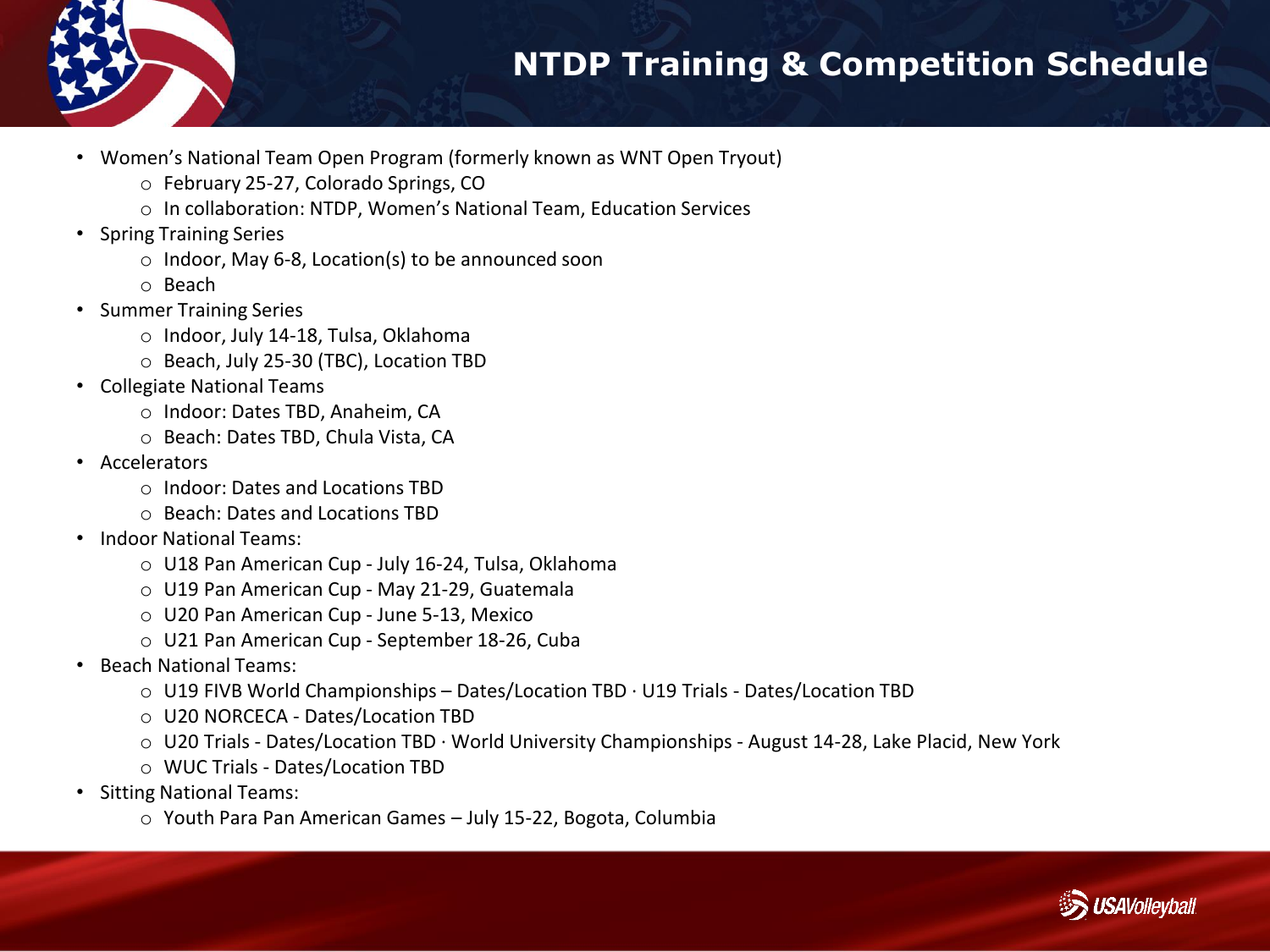• Beach HP Championship: After consulting with the RVAA Beach Committee, we have decided that we will not be holding a 2022 Beach High Performance Championship event. There were many challenges of securing permits as well as the very crowded beach calendar this summer. In addition, USA's plan forward is similar to that for indoor where USAV will not be selecting or fielding age-group national teams for domestic events like the Beach High Performance Championships. Our focus will stay concentrated on training and development of the high potential youth beach athletes through the National Team Development Program Training Series.

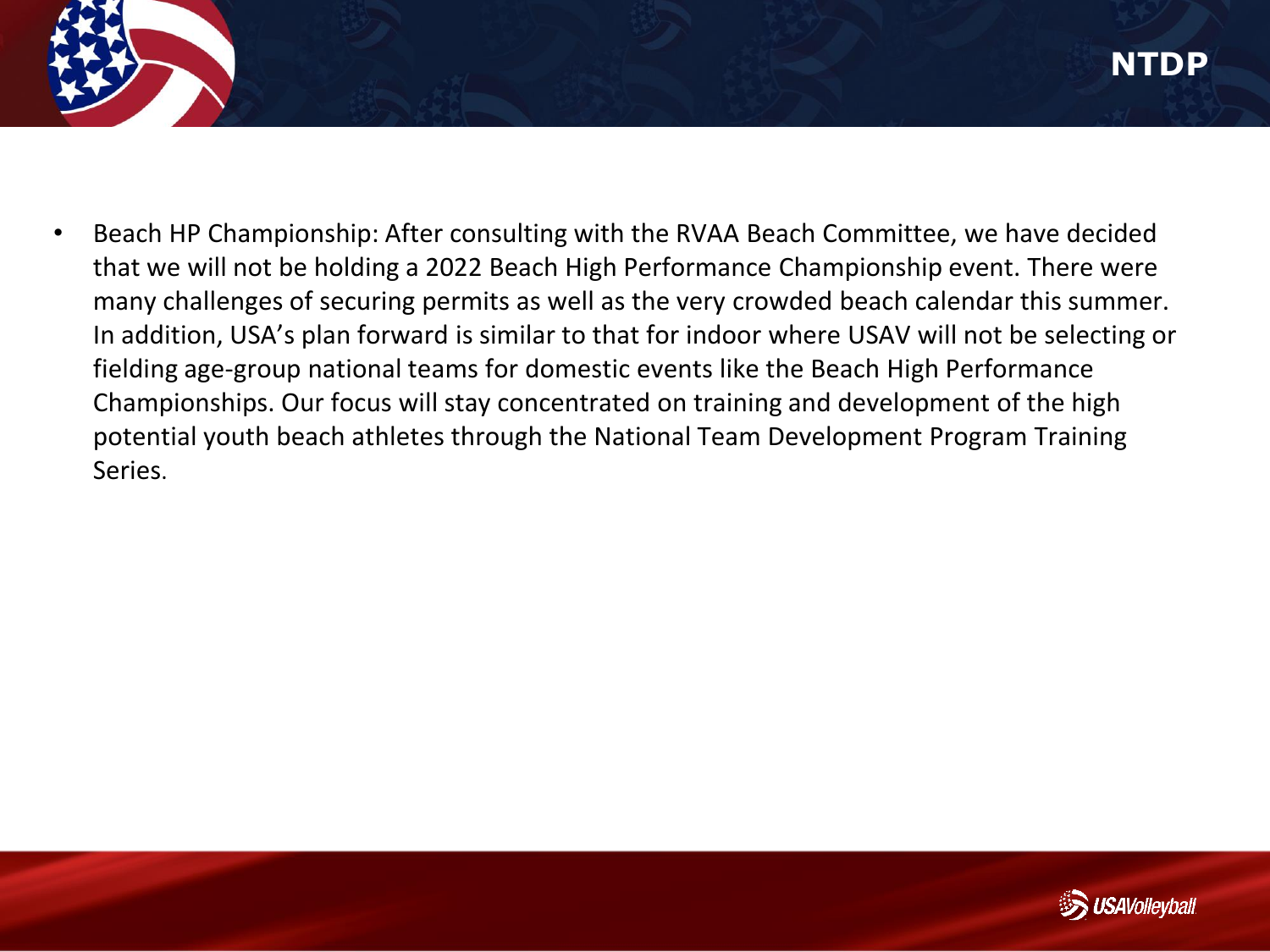- The U.S. Center for SafeSport made the new MAAPP effective January 1, 2022, however, USA Volleyball had already launched its new compliant MAAPP with the start of our new season (9/1/2021)
- Just before the holidays, the Center changed its learning management software, forcing USAV to make the change right before its busiest training time. The transition was made, but not without many hiccups on the part of the Center. The USAV help desk remained oncall all holiday season to assist users with their training issues.
- The Center intends for all NGBs beginning in January 2023 to start tracking their emotional and physical misconduct cases, and such information tracking will be auditable in 2024. USAV is part of a working group to assist the Center in understanding what these cases will be looking like.
- The Center has just informed the NGB's that we will now be required to report retroactively all adult-to-minor sexual misconduct that has ever happened within the NGB and our regions that did not result in a ban. We will need to certify this list by July, 2022.

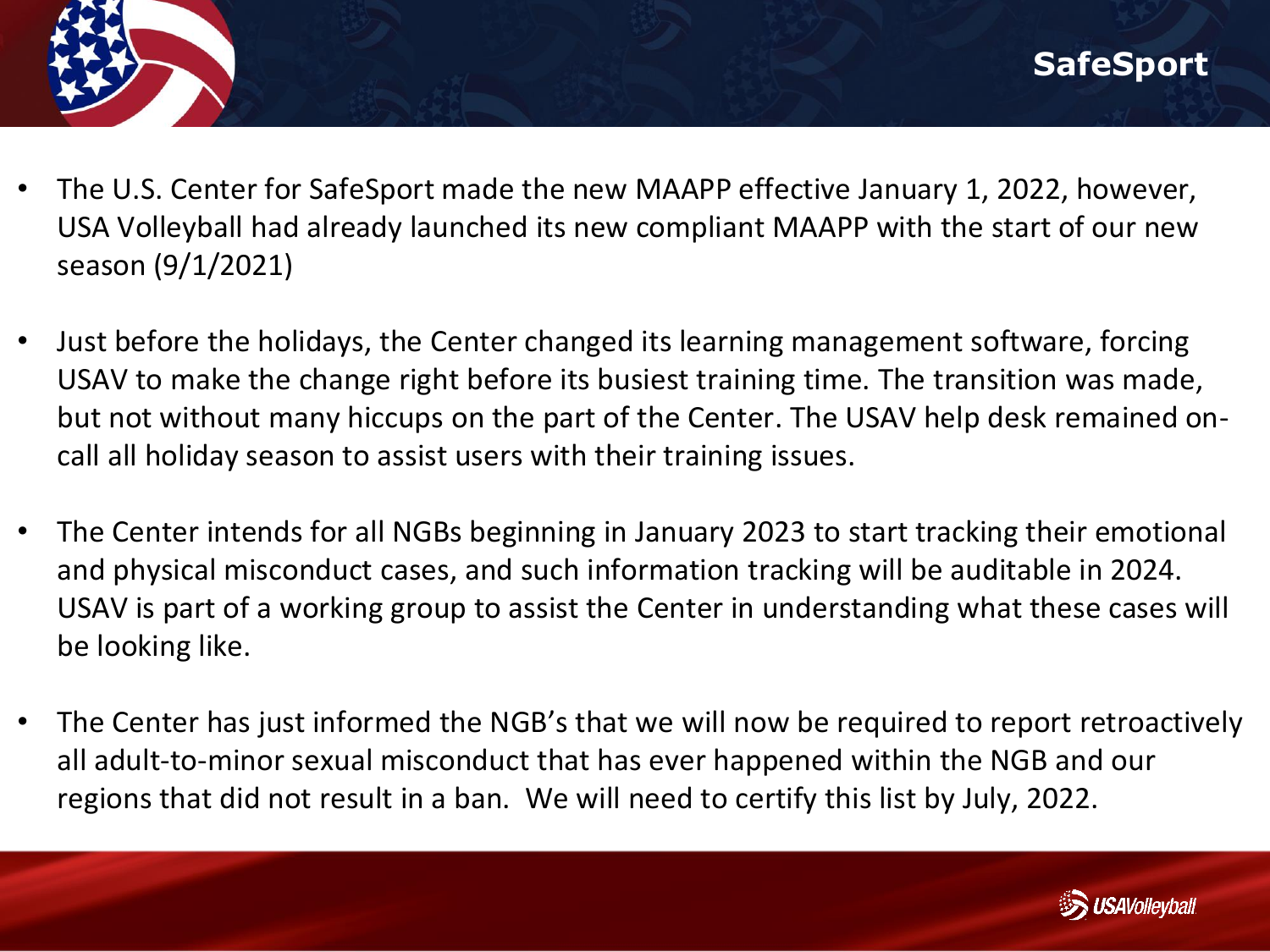- The NCAA announced last week new transgender rules that state that the NCAA will follow the transgender guidelines that have been established by each NGB. This materially deviates from the past of the NCAA creating it's own regulations.
- The USAV DEI Action Plan was submitted Nov 2021, is considered a working document and will be reviewed quarterly noting any adjustments that need to be made.
- USAV is participating in a NGB working group to address transgender participation. The working group is sponsored by the USOPC and facilitated by The Inclusion Playbook. *The Inclusion Playbook is a Sports Impact project led by civil rights advocate and former Division I athlete [Ashland Johnson](https://www.inclusionplaybook.com/leadership) with the goal of empowering social change agents to transform communities in and through sports*.
- Upcoming Requirements: 2021 Demographics are due to the USOPC in March and include demographics for the USAV BOD, Staff, Standing Committees and Membership). Note the 2021 date is correct – it's always a look back period.

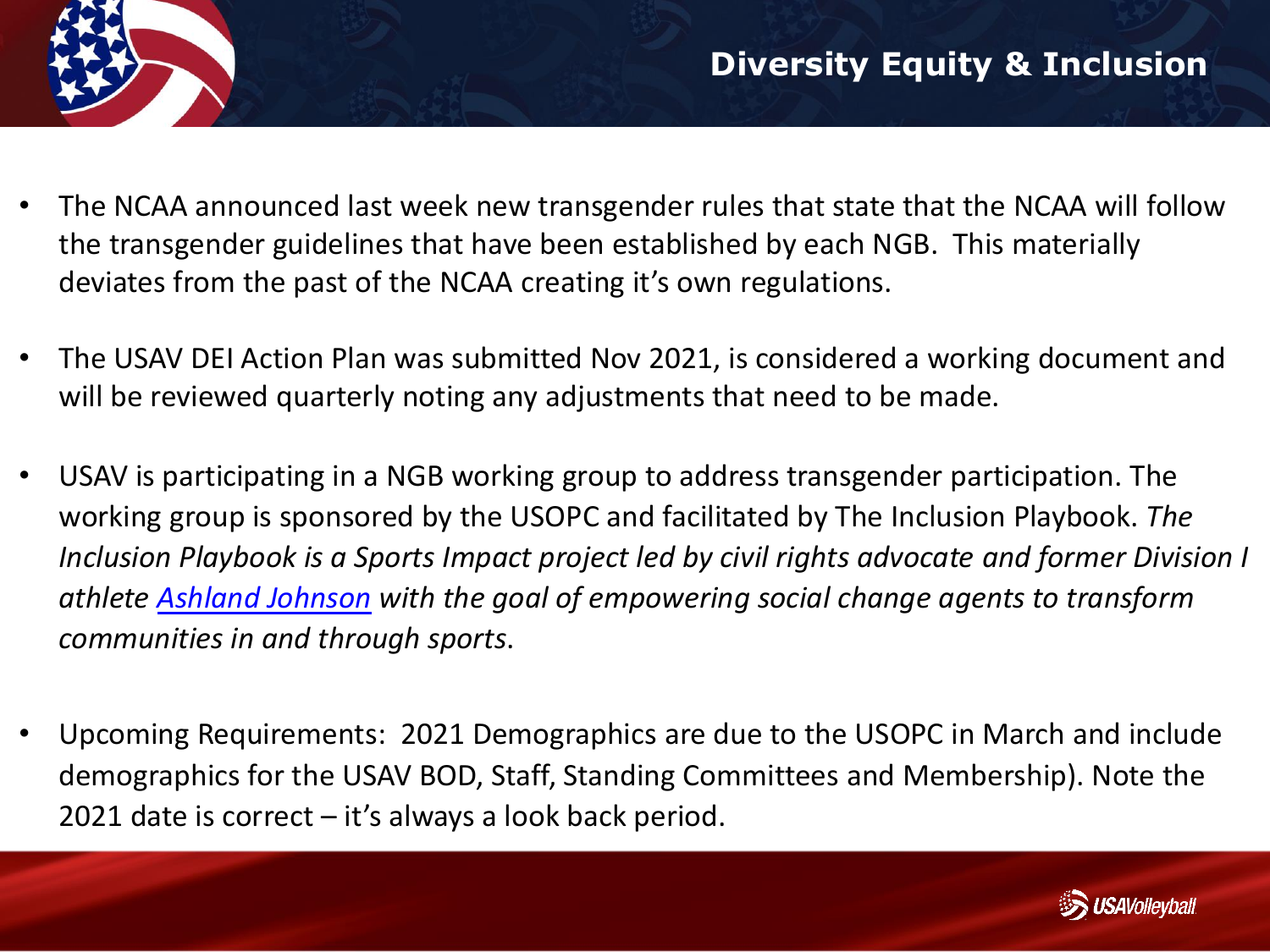

We've recently invested in a platform to reach a more diverse candidate pool. Advertising though Job Target Diversity post sends our postings to 25 diversity job sites that specifically focus on reaching ethnic minorities, veterans, women, individuals with disabilities, the LGBTQ community and older workers. (Screen Shot below)

#### **JobTarget DiversityPost**



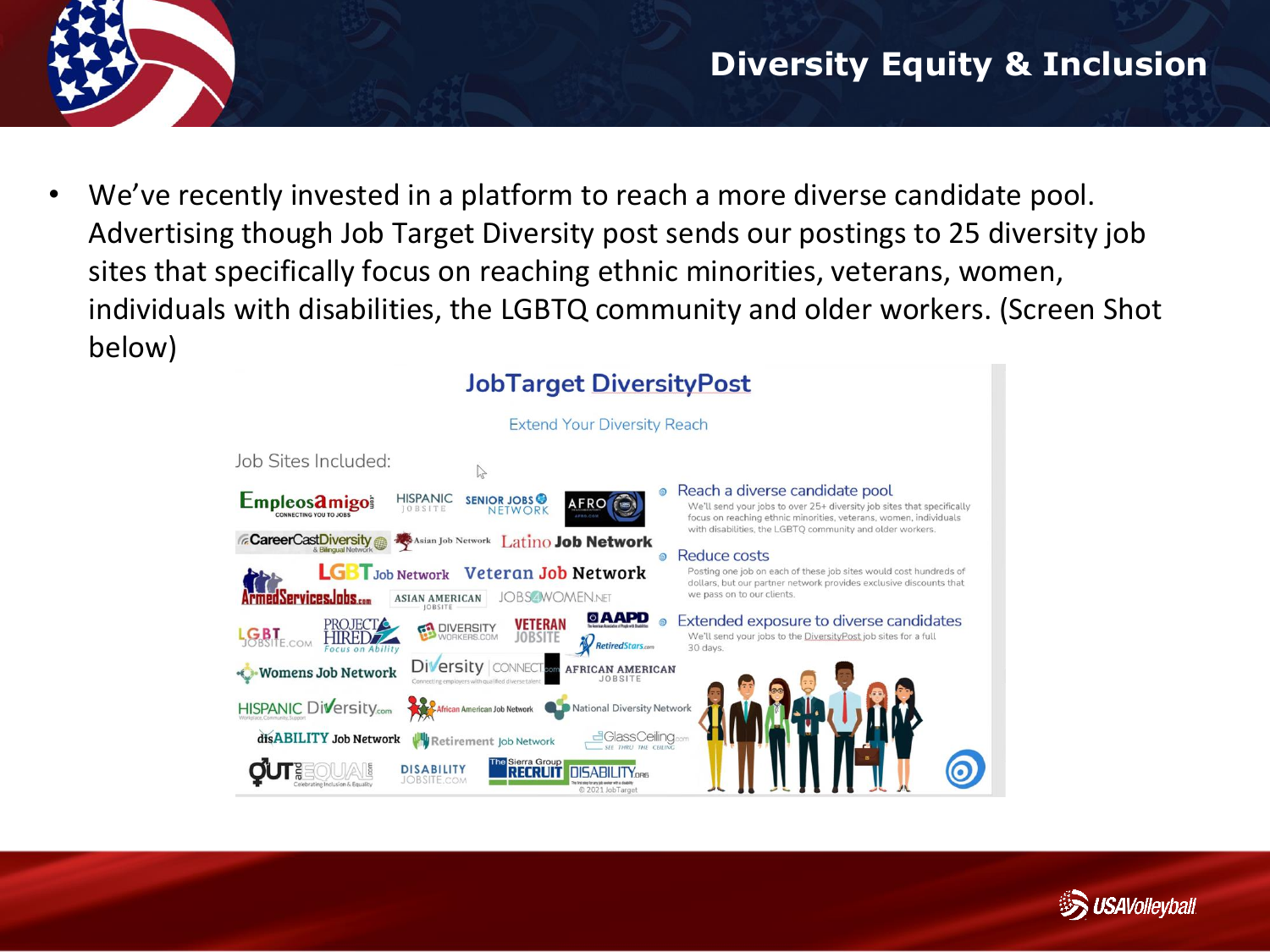

- April Ross & Alix Klineman won Bronze at the FIVB World Tour Finals in Italy Oct 6-10, 2021
- Terese Cannon & Sara Hughes won Bronze at the FIVB Itapema 4 Star in Brazil Nov 10-14, 2021
- BNT Tokyo Gold medal and delegation banner unveiling ceremony held on Nov 20, 2021
- We have created a new position: Beach Development Coach to help us build our pipeline of younger national team athletes
- Planning for the new 2022 Volleyball World Beach Pro Tour which is still being developed by Volleyball World. Instead of working with NF's to host events, Volleyball World is looking to host all of them themselves.

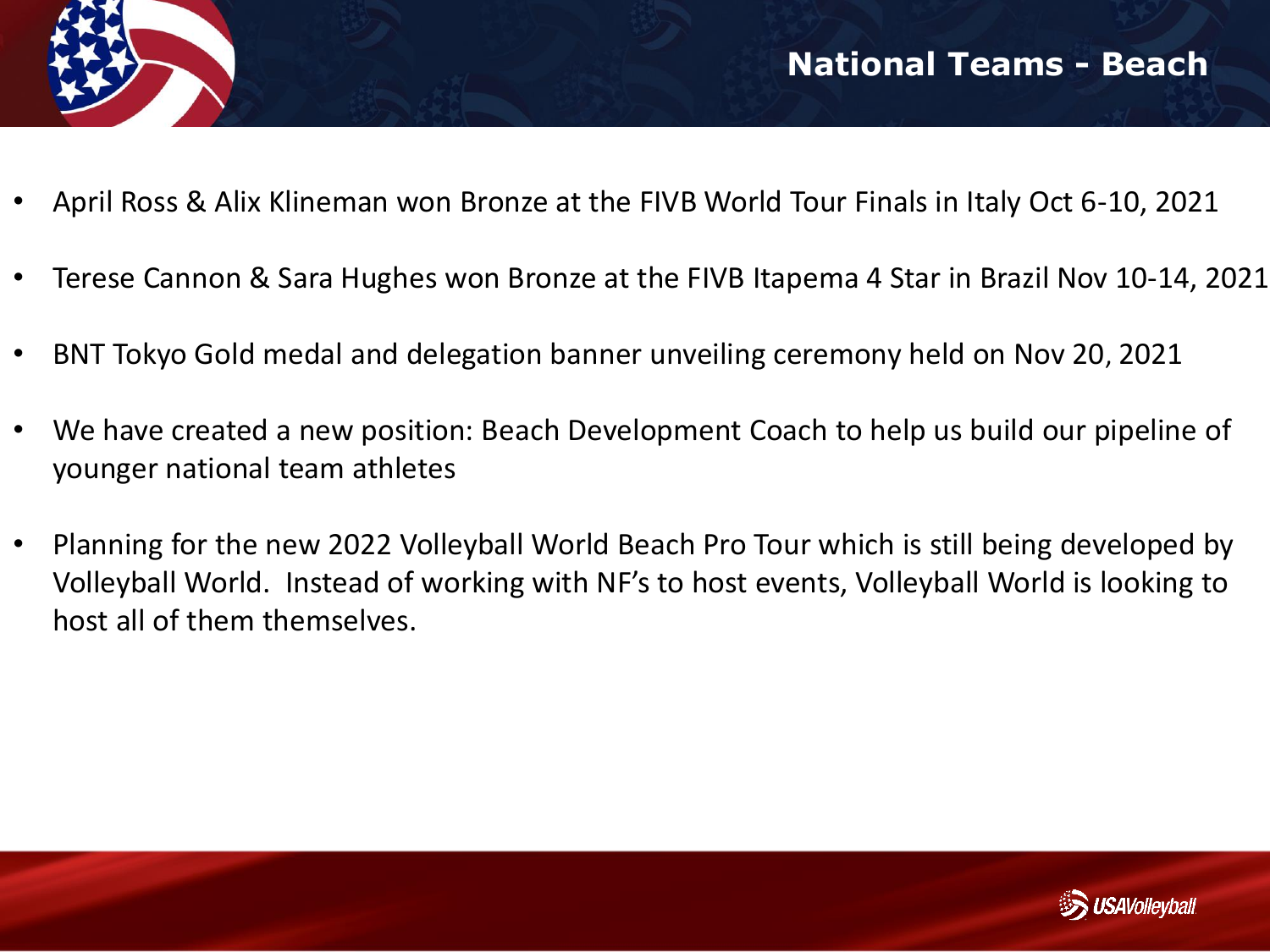

- Women finished 3rd at the 2021 Pan Am Cup Final Six tournament in Santo Domingo, DOM, Sept. 11-20
- Men finished 3rd at the 2021 Pan Am Cup Final Six tournament in Santo Domingo, DOM, Sept. 1-10
- Karch Kiraly and John Speraw have both been retained as head coaches for the 2024 Paris quad. Karch has filled all of his assistant and support positions and John has hired Matt Fuerbringer back as his top full time assistant coach. John is still recruiting a second full time assistant coach (which is increased from part time in the Tokyo quad in order to increase support of the Men's Program).
- Women have begun January-February Small-Group Training for WNT'ers prepping to compete in Athletes Unlimited which will begin Season 2 this March. There are no men currently training in the Anaheim facility as they are all playing overseas.
- National Team Training Center: just learned that we have a verbal commitment to be able to stay in our Anaheim facility at least through the Paris games. A LOT of work has been done by Jamie and Karch to be able to secure this arrangement which is great news for the program.

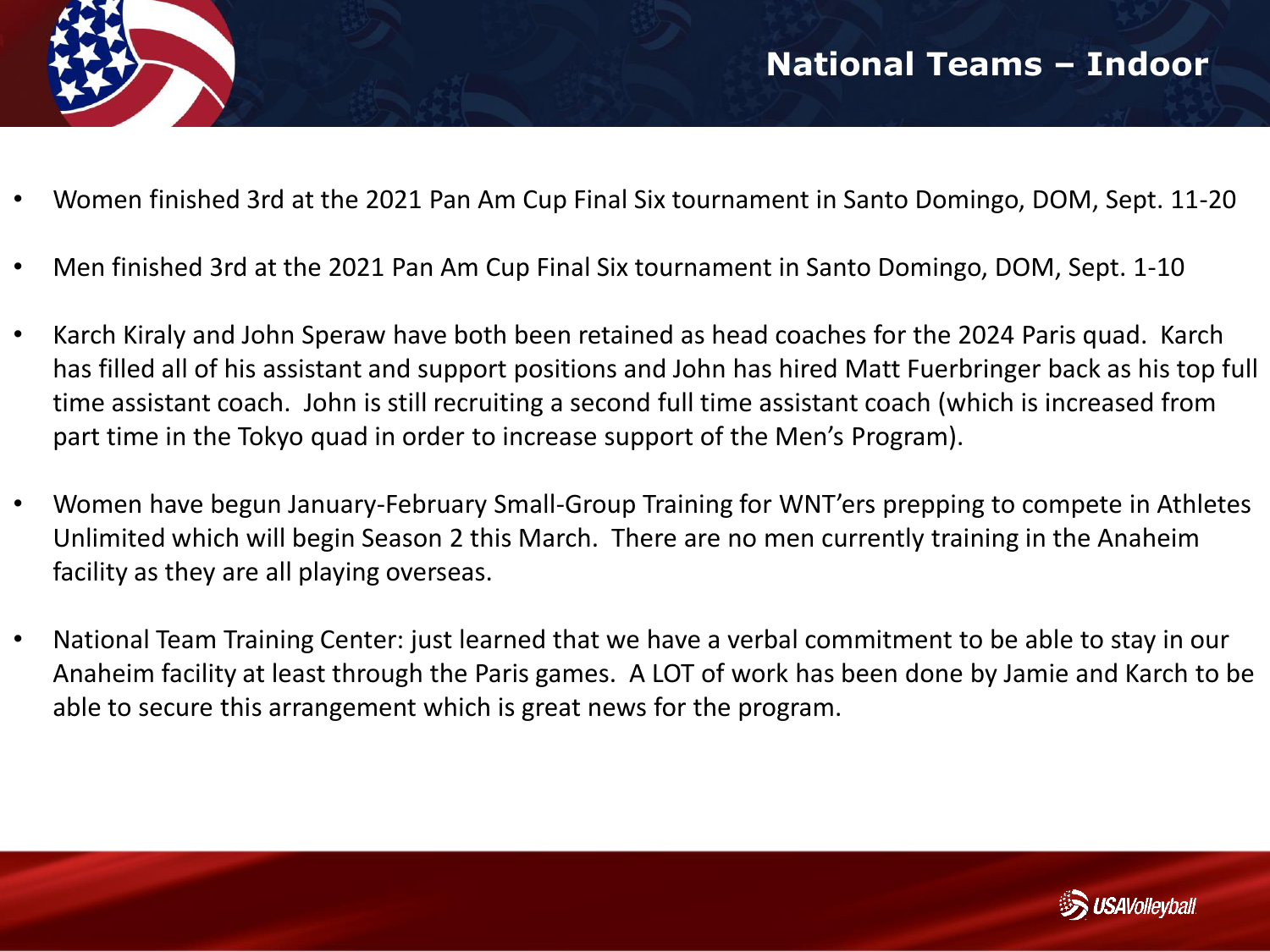

- Held a training camp in November to prepare for the new quadrennial.
- Held a Gold Medal celebration in conjunction with the University of Central Oklahoma, the City of Edmond, OK, & USAV in November
- World Cup & ParaPan American Zone Championships were cancelled due to the pandemic
- All staff except for 1 assistant coach from the previous quadrennial were retained through Paris
- All players except one that were on the Tokyo roster will stay with the program in the new quadrennial
- Adding a new position, Performance Analyst, that will support the Men's and Women's team. This position has existed for the Beach and Indoor programs and this will now help bring the sitting program support more in line with that of the other disciplines
- Holding camps in February & April and competition against Canada in Boston March 4-6 in preparation for the World Championships
- Selecting a roster for World Championships held May 18-24 in China

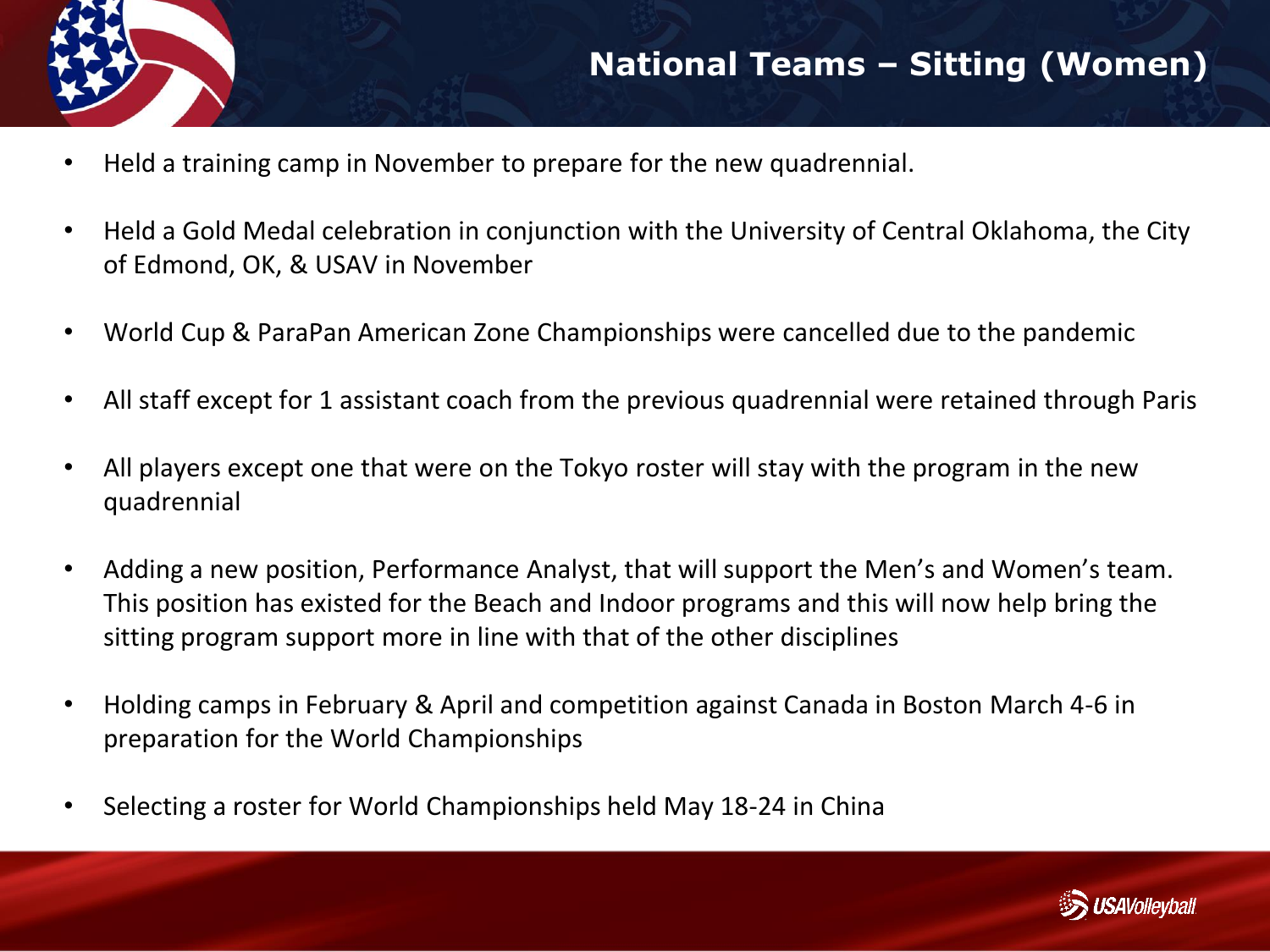- Held training camps in Oct., & Nov. To prepare for the new quadrennial.
- World Cup & ParaPan American Zone Championships were cancelled due to the pandemic
- All staff from the previous quadrennial were retained through Paris
- All players from last quadrennial will remain with the program in the new quadrennial
- Resident training began January 18
- Holding camps in February, March, & April in preparation for the World Championships
- Selecting a roster for World Championships held May 18-24 in China

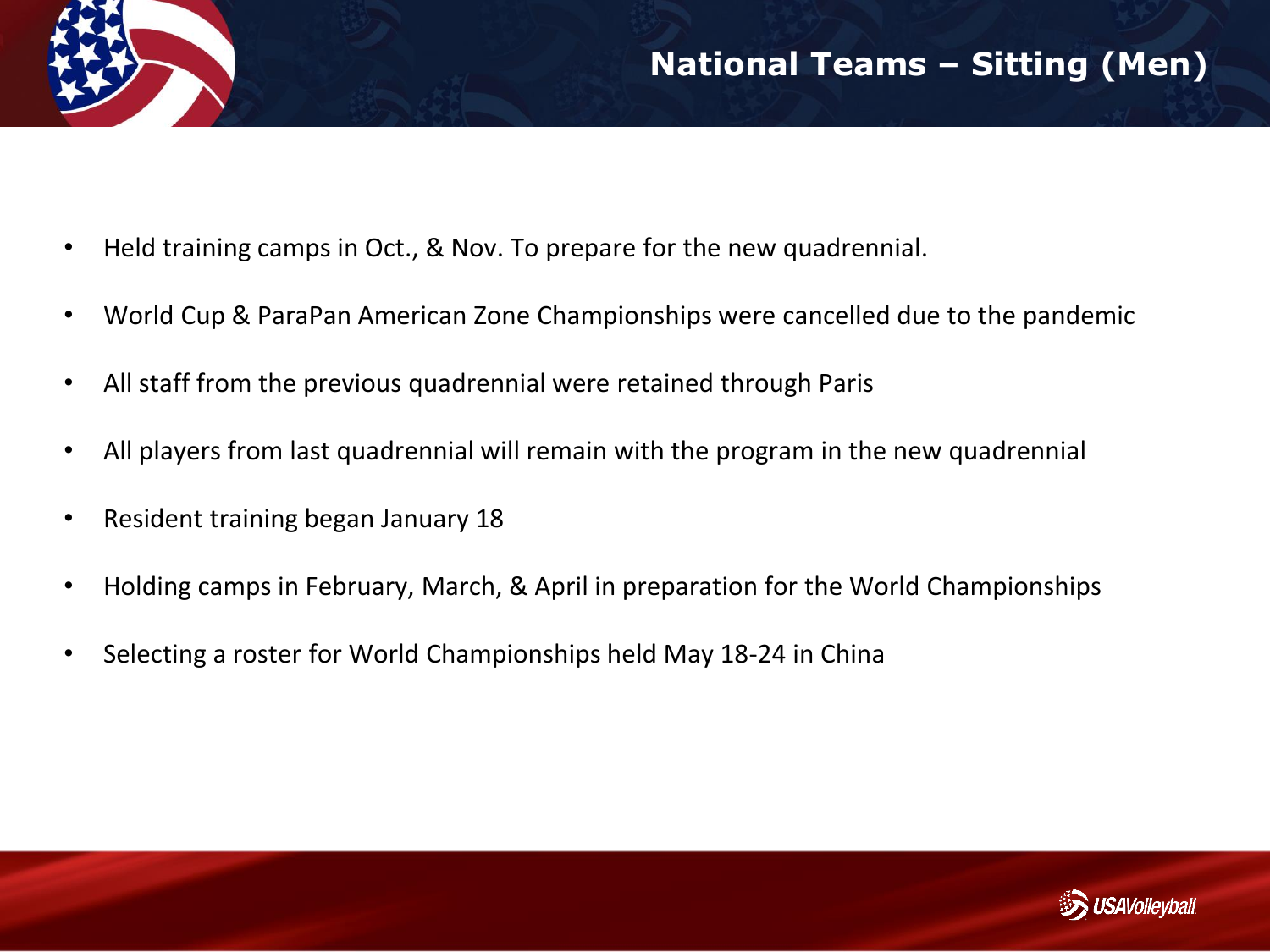- Mizuno
	- $\circ$  On January 3<sup>rd</sup> USAV announced the return of Mizuno as USAV's apparel and footwear sponsor. The sponsorship runs through 2028.
	- o This is the largest sponsorship deal in the history of USA Volleyball and the commercial terms per year exceed those of our final (pre-pandemic) year of the adidas agreement
	- o Due to global supply chain challenges, working with Mizuno on prioritizing our immediate needs for merchandise. Priority is going to our national team competitions, national team training blocks, NTDP camps and events (and based on timing in the calendar).
	- o Mizuno agreement allows us to continue to market USAV using adidas imagery through 9/30/22 since we have no pictures of athletes in Mizuno gear.

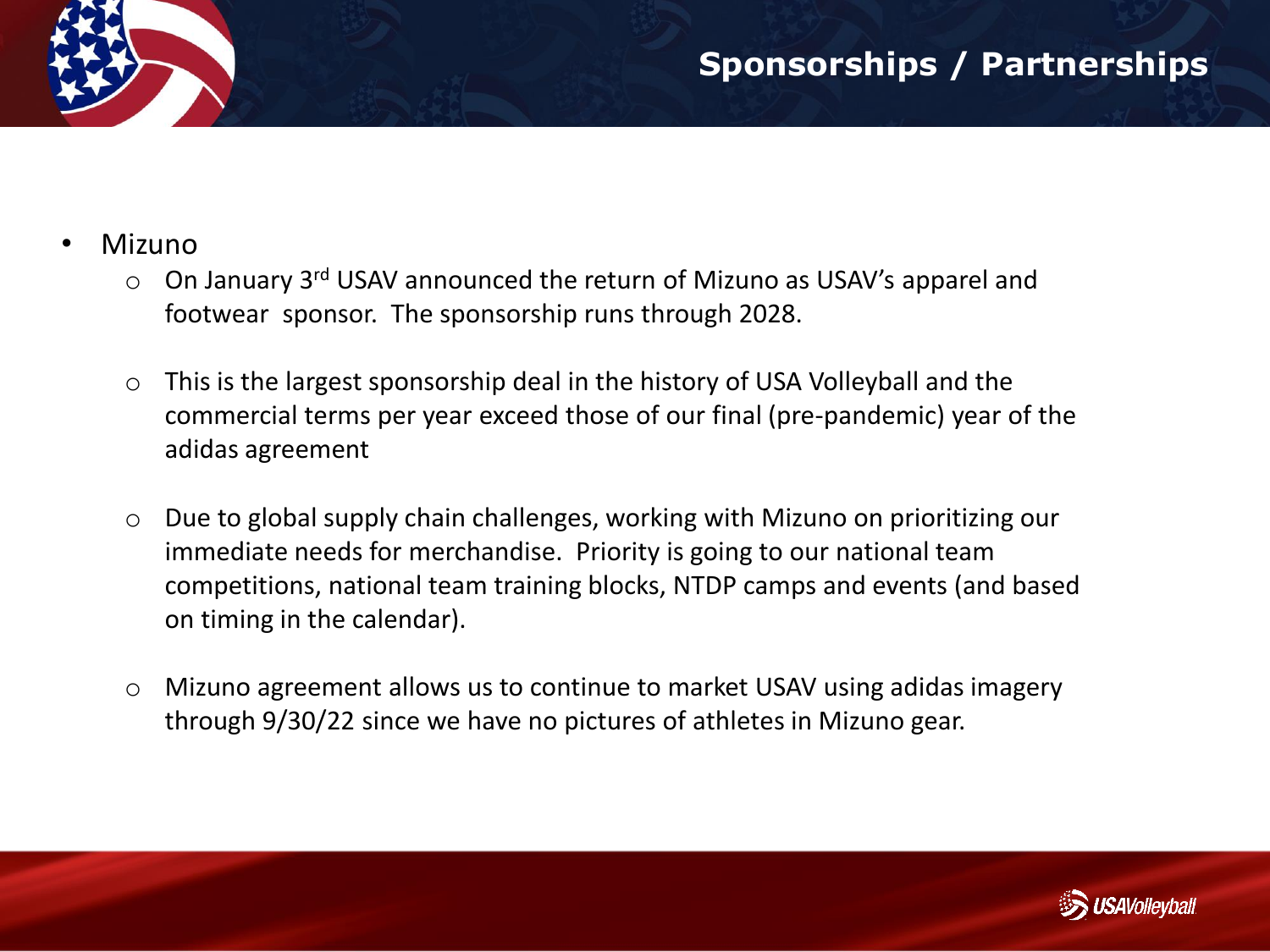- 
- Effective 1/1/2022, the USOPC has implemented a new policy requiring 33% athlete representation (and voting voice) on all boards, committees, and assemblies.
- USAV with our AAC rep Eric Duda has petitioned the USOPC for weighted voting waivers as follows:
	- No waiver requested for: USAV Board, AF&B, E&E, Governance, Personnel committees
	- Weighted voting waiver (meaning not requiring physically 33% of athletes on the body but the athletes that are must have 33% voting power): RVAA, Officials Assembly, Junior Assembly, Beach Assembly
	- Jamie and Eric met with the committee on 1/20 and are awaiting their ruling/approval of the waiver request.
	- NOTE: a quarum will not be considered met if the 33% athlete vote is not present.